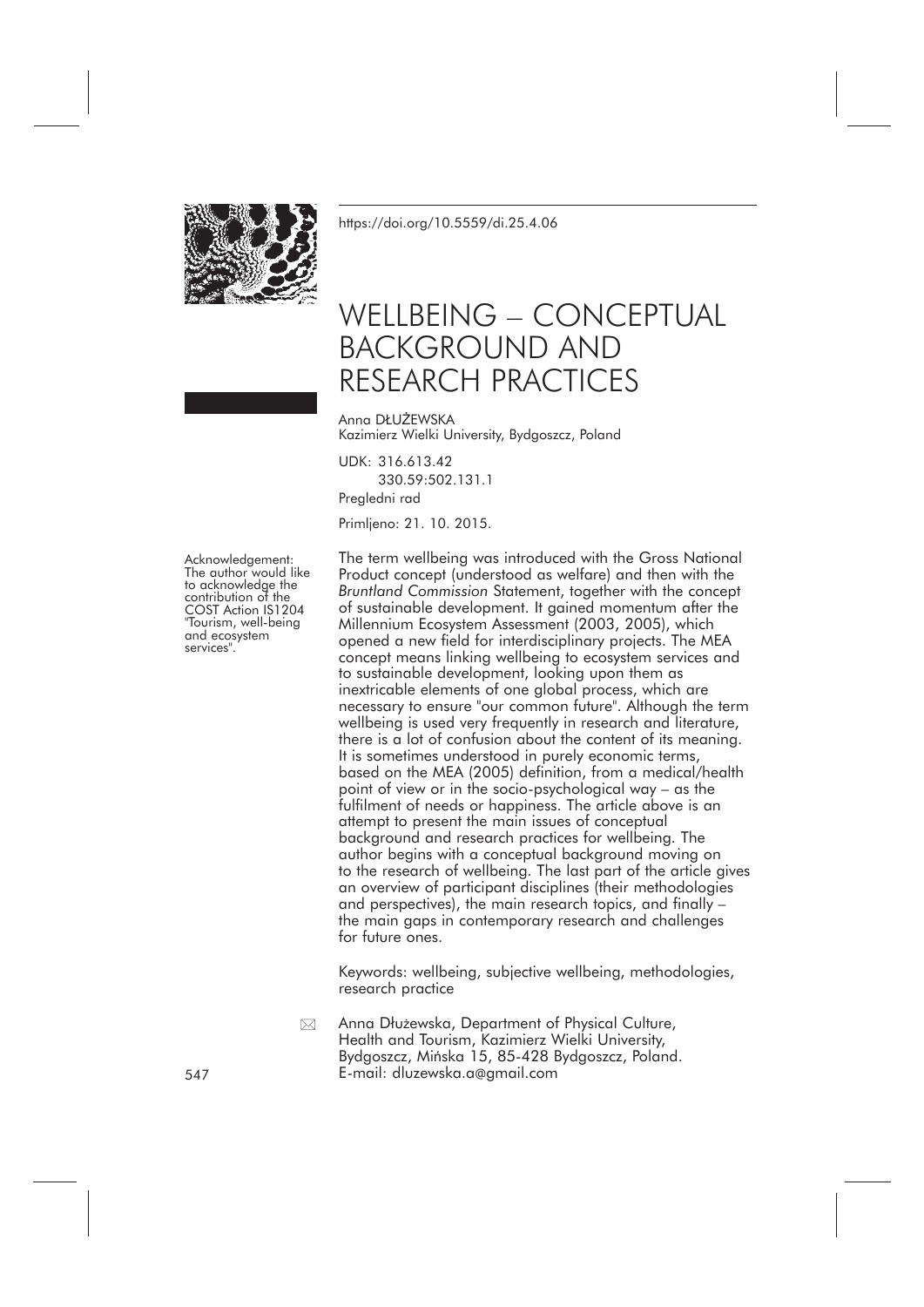# **INTRODUCTION**

The term *wellbeing* appeared in the 1930s together with the concept of Gross National Product (GNP) and then – seen from a different perspective – with the Bruntland Commission Statement introducing the idea of sustainable development (World Commission on Environment and Development, 1987). It gained momentum after the Millennium Ecosystem Assessment (MEA) (2003, 2005), which opened a new platform for interdisciplinary projects. The MEA concept is linking wellbeing to ecosystem services and to sustainable development, looking upon them as inextricable elements of one global process, which are necessary to ensure "our common future".1

Although the term wellbeing is used very frequently in research and literature, there is a lot of confusion about what it really means.

The article above is an attempt to present the main issues of conceptual background and research practices for wellbeing. The last part of the article gives an overview of participant disciplines (their methodologies and perspectives), the main research topics, and finally – the main gaps of contemporary research and challenges for future ones. The author will focus on *wellbeing* only, without going deeper into *wellness* literature, which must be subject to independent research.

#### **WELLBEING – CONCEPTUAL BACKGROUND**

The wellbeing of nations was first analysed through monetary valuation. It got formal status in the 1930s, with the introduction of the term Gross National Product (GNP), in order to talk about the money value of a nation's output (Shea, 1976). The author of the concept – Simon Kuznets, was an economist. GNP was soon transformed to Gross Domestic Product (GDP), which is actually used to represent the value of services and goods produced in a given country. It is basically agreed that the more money is earned and spent, the higher the goodness & wellbeing of a given nation and its citizens is. Generalizing, a country with low GDP must be worse off than one with high GDP (Cummins, Eckersley, Pallant, Van Vugt, & Misajon, 2003, p. 160). The science of economics was seen "as nearest the core of any problem concerning the quality of life because the quality of life of any individual or community can in a direct and simple way be related to income" (Wilson, 1972, p. 131). In a certain sense, this is undeniably true. Rich countries can afford better education or health care for their citizens than those with low GDP (Lai, 2000), but in reality the distribution of national income and its impact on personal wealth is diversified. In many countries with high

1 The notion of "our common future"<br>
comes from the WCED publication<br>
introducing the<br>
philosophy of<br>
sustainable<br>
development: "Our<br>
common future",<br>
Oxford University Press, Oxford.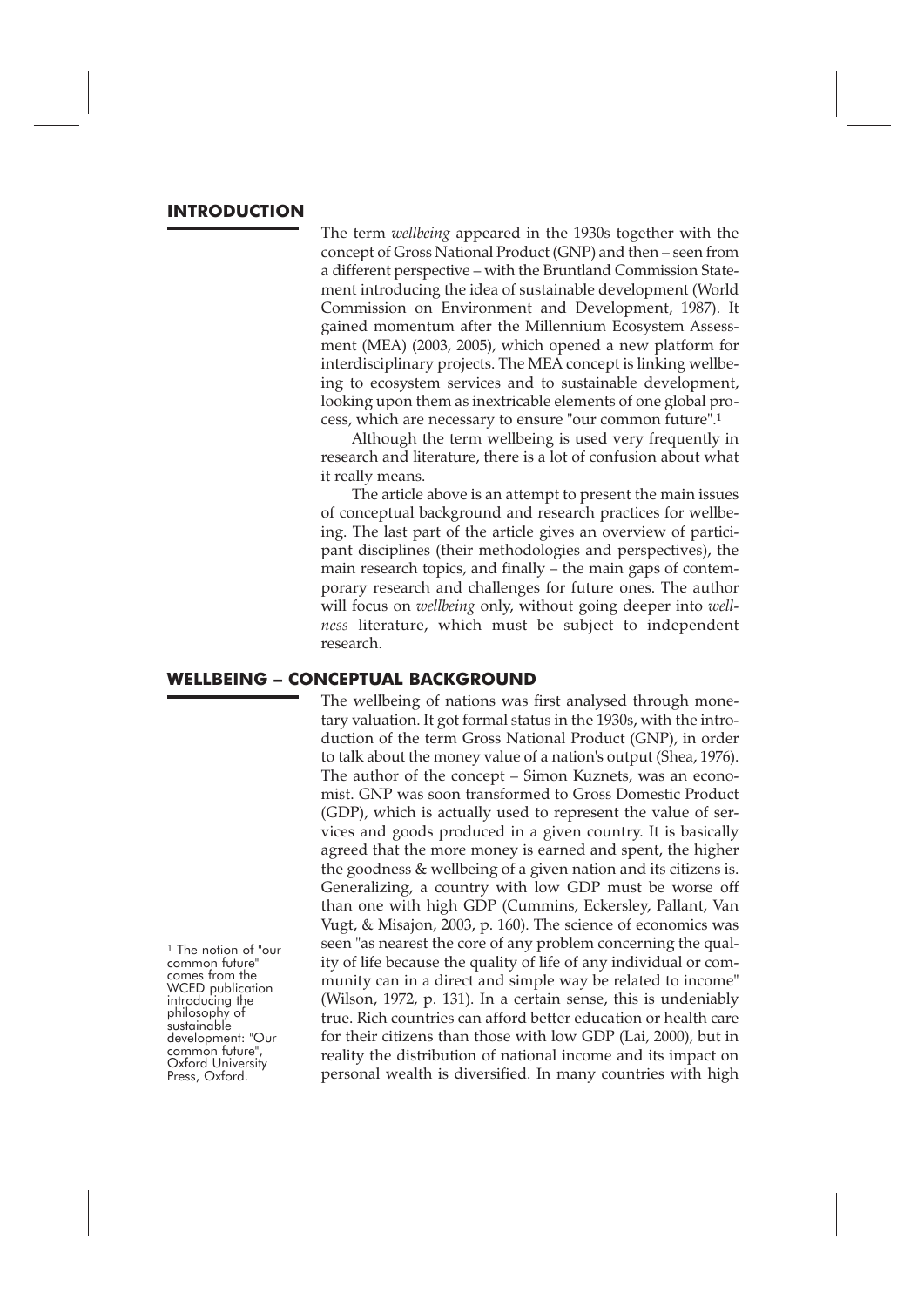DŁUŻEWSKA, A.: WELLBEING...

GDP, the personal income of most citizens does not correspond to the average national numbers (Prescott, 2001). Also, even when GDP is applied to Western nations that have a high average standard of living, it doesn't succeed as a relative measure of citizens' wellbeing (Shea, 1976; Redefining Progress, 1995; Eckersley, 1998; Cummins et al., 2003).

Basically GDP is only the juxtaposition of products and services bought and sold. It does not distinguish transactions and activities that are positive to wellbeing from those that are not (Redefining Progress 1995). In terms of GDP, spending money for cigarettes or fast food will contribute to wellbeing while not spending – will not. GDP also disregards the real cost of living (housing, transport or entertainment), respect or freedom, and is totally insensitive to moral and cultural values, quite important for subjective wellbeing perceptions (Shea, 1976). What is more, while GDP has risen over the last years in Western countries, there was no rise in subjective wellbeing indicators (Eckersley, 2000; Cummins et al., 2003). The literature "proving" links between wealth and self-perceived wellbeing remains open to criticism (Gardner & Oswald, 2007, p. 3).

As GDP is inadequate for measuring wellbeing, alternative – but still – economic indices have been proposed. An example can be the Genuine Progress Indicator (GPI) that distinguishes negative expenditures from positive ones (Halstead, 1998; Hamilton, 1998), or the Human Development Index (HDI) (Lai, 2000) that broadens traditional economic indices to population longevity and education (Cummins et al., 2003, p. 161). HDI attributes equal weight to three variables: GDP, literacy and life expectancy (UNDP, 2003). But still there is no distinction with reference to the real power of money – how much one can buy with an average income in regard to daily accommodation, food, holiday, entertainment etc. Without doubt, when talking about the GDP/ money impact on someone's wellbeing, the real power of money will have an important impact. The real value of a dollar will be different in Norway, where the price of a hamburger in a fast food chain is ten times higher than the same food in the same chain in Poland or Lithuania.

The concept of *capabilities* introduced by the economist A. Sen (1985) is the proposition of thinking about wellbeing in a broader way than purely the economic one. The concept has been developed into *capability approach* – a platform that brings together economic, social and political analyses. Individual wellbeing is seen in the space of *capabilities* which contains 3 main dimensions: functioning, capabilities and agency. The approach has become very influential in the interpretation of social and economic development in the world (Deneu-549 lin & McGregor, 2009, p. 1). The question of values is presumed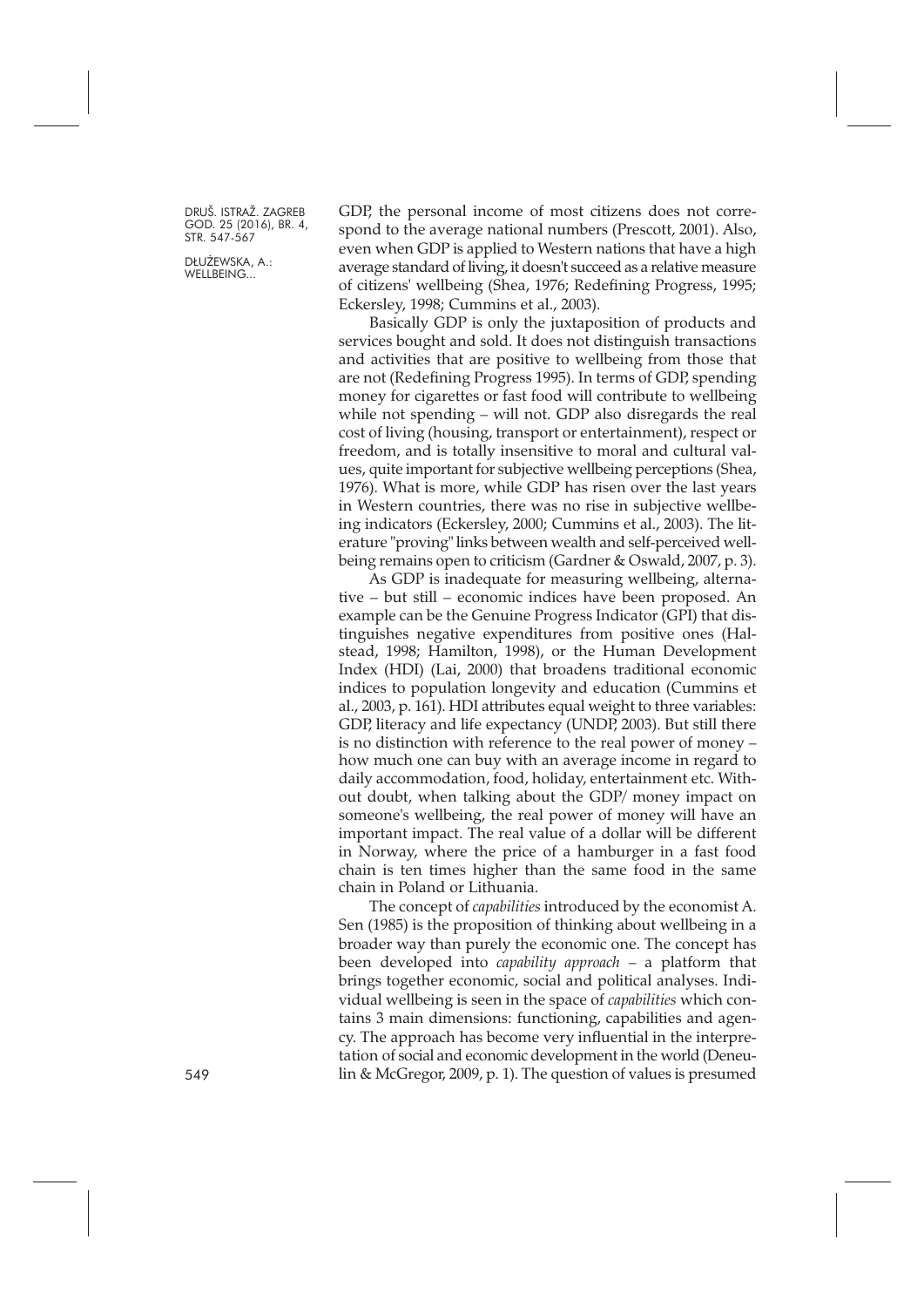DŁUŻEWSKA, A.: WELLBEING...

to be central, although the literature based on *capability* does not say much about the reasons, origins or transformation of those.

Social sciences present three of the most important philosophical approaches when determining wellbeing (Brock, 1993; Diener & Suh, 1996). The first one relates the good life to normative ideals (religious, cultural, philosophical etc.). In this sense wellbeing may be derived from helping other people, as this is advised by cultural norms or religious beliefs (Diener & Suh, 1996, p. 189). The second approach is based on the individual's preferences and satisfaction. The third one looks at the problem in terms of the individual's experiences. In this perspective, if somebody feels their life to be satisfactory, it is assumed to be so (Land, 1996).

The Millennium Ecosystem Assessment used many indicators of human wellbeing (Carpenter et al., 2009) to finally define wellbeing as a multivariate state comprising 5 dimensions:

1) Health,

2) Basic material for a good life,

3) Good social relations,

4) Security, and

5) Freedom of choice and action.

Poverty is seen as the extremal deprivation of wellbeing (MEA, 2005).

The inclusion of population wellbeing & welfare & happiness measures, based not only on monetary indices, has given rise to numerous approaches of social functioning, the so-called – Social Indicators (SI) (Cummins et al., 2003). SI have been described as a "statistic of direct normative interest which facilitates concise, comprehensive and balanced judgements about the condition of major aspects of a society" (U.S. Department of Health, Education and Welfare, 1969, p. 97). The idea was to create categories that could show quantities and / or frequencies and can be verified by different people in different places. The popularity of SI occurred at the same time while the positive impact of economic growth was being questioned, arguing that more is not always better (Land, 1996). Diener and Suh (1996, p. 193-194) talk about several strengths of SI, such as objectivity, the fact that they often reflect the normative ideals, and that by involving indices from different domains of life, they are able to catch whole aspects of societal wellbeing, also those not related to economic ones. The weakness of SI is first their fallibility, the fact that they "are usually selected in an ad hoc fashion, constantly creating controversies among researchers as to which variables to choose and how they should be weighted" (Diener & Suh, 1996, p. 197) and that the selection of measures and weights is always a subjective decision. Life quality of given nations may be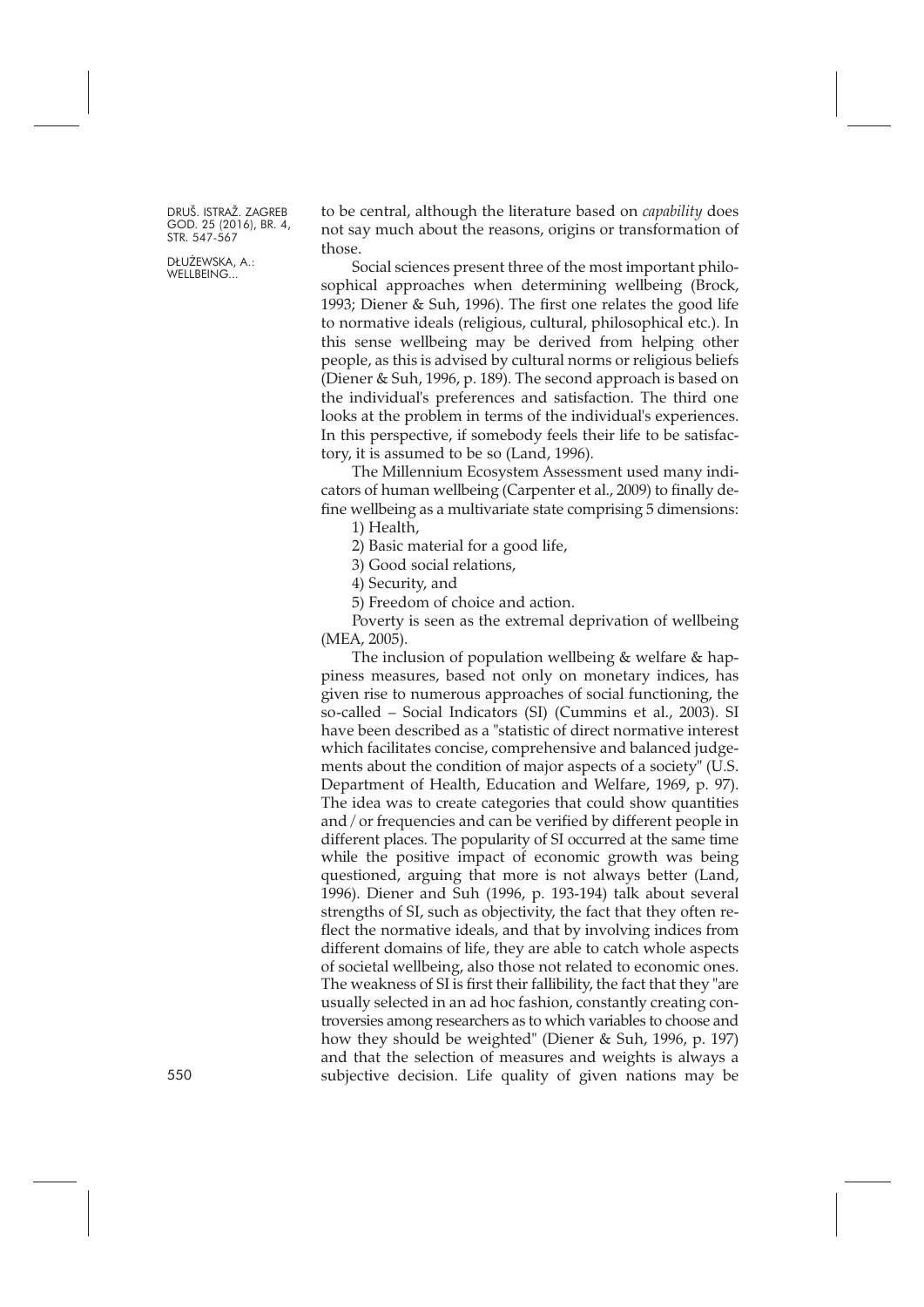DŁUŻEWSKA, A.: WELLBEING...

ranked very high, or just the opposite – as very low, since the interpretation totally depends on the selection and weighting of measures. An example of this can be found in the research done by Becker, Denby, Mc Gill, and Wilks (1987), who researched life quality in 329 metropolitan areas in the USA. Another confusing fact is that people attribute different importance to the same indicators. Also, as Diener and Suh (1996, p. 197) pointed out "as goals and means to those goals are often assessed simultaneously in many social indicators studies, it is difficult to determine whether means indicators are the cause or an effect of the referred phenomenon".

An important methodological question is also, whether to use the individual indicators separately or if it is better to use a combination of indicators (general index)?

Diener (1995) proposed an index of life quality based on values (QOL). QOL is based on the structure of values introduced by Schwartz (1994), who elaborated a configuration of 45 universal, ethic values arranged around a two-dimensional circular structure consisting of 7 "pie-shaped value regions" such as Intellectual Autonomy, Affective Autonomy, Mastery, Harmony, Hierarchy, Conservatism and Egalitarian Commitment (Diener & Suh, 1996, p. 198). In order to ensure equal representation, the QOL scale was built by taking from each of the "7 value regions" two variable samples. Diener used indices from the *1991 Demographic Yearbook* (United Nations, 1992), the *Compendium of Social Statistics and Indicators* (United Nations, 1991) and the *World Development Report 1994* (World Bank, 1994). The QOL Index contains two independent indices – the Basic QOL Index (better for measuring the life quality in poor societies), and the Advanced QOL Index (adapted for wealthy ones).

The largest defect of SI is related to the fact that objective measures do not always show people's real feeling of their wellbeing (Andrews & Withey, 1976; Campbell, Converse, & Rodgers, 1976). Much research proved that objective factors were related with an individual's declared level of perceived wellbeing to a very limited degree only (Campbell et al., 1976; Diener & Suh, 1996, p. 199-200).

While Cummins et al. (2003) include into their survey the category of "state of environment", Prescott (2001) gives the same weight and rights to the environment and humans, stating that "The underlying hypothesis of wellbeing assessment is that a sustainable development is a combination of human wellbeing and ecosystem wellbeing. Human wellbeing is a requirement for sustainability because no rational person would want to perpetuate a low standard of living. Ecosystem wellbeing is a requirement because the ecosystem supports life 551 and makes possible any standard of living. Although trade-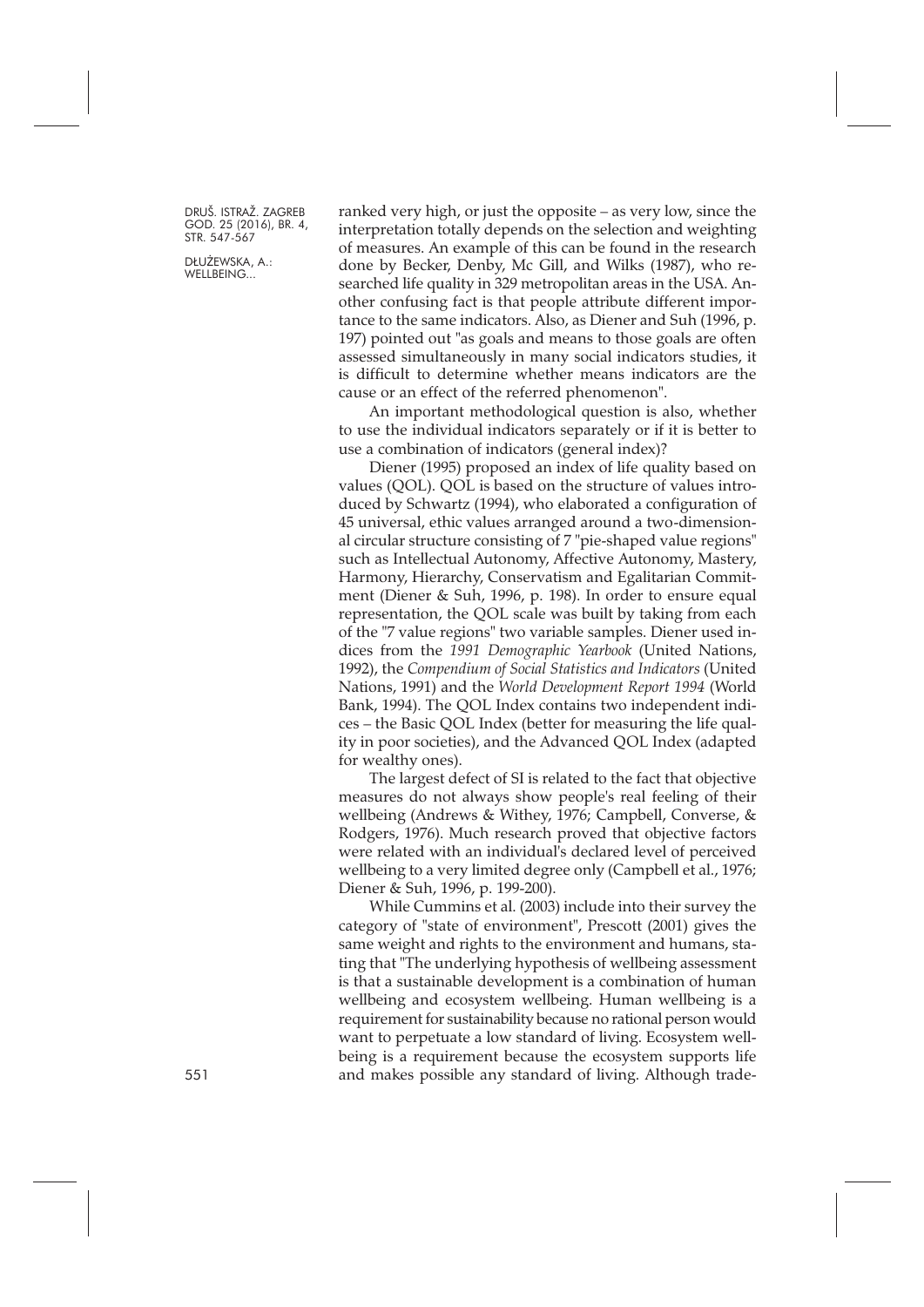DŁUŻEWSKA, A.: WELLBEING...

-offs between the needs of people and the needs of ecosystems are unavoidable, they must be limited" (p. 4).

He introduced the category of "ecosystem wellbeing" defining it as: "a condition in which the ecosystem maintains its diversity and quality – and thus its capacity to support people and the rest of life – and its potential to adapt to change and provide a wide range of choices and opportunities for the future".

Human wellbeing is understood as: "a condition in which all members of society are able to determine and meet their needs and have a large range of choices to meet their potential." (Prescott, 2001, p. 5).

Most authors (e.g. Allardt, 1993; Prescott, 2001; Hall, Scott, & Gössling, 2013; Tuula & Tuuli, 2015) argue for an extensive understanding of wellbeing, which can be achieved by involving the needs of the environment. When studying wellbeing, one must also research the dependencies between the material level of people's life with the biological and physical environment.

## **SUBJECTIVE WELLBEING – CONCEPTUAL BACKGROUND**

The theory of wellbeing based on needs was proposed by sociologist Erik Allardt (1990). As wellbeing was described through the fulfilment of particular needs, thus needs constitute the dimensions of wellbeing (Allardt, 1976, pp. 228, 230). Allardt has distinguished three core needs that constitute the wellbeing of humans in each culture and nation, such as:

1) Having,

2) Loving,

3) Being,

thus only the first pillar is related to monetary perspective. *Doing* was seen by Allardt (1993, p. 89-91) as one of the *Being* components, while Tulla and Tuuli (2015) involved *Doing* as a fourth, independent pillar, expanding the wellbeing definition. Following Allardt and Uusitalo's work (1972, p. 11), they distinguish material versus – non-material needs, and interpersonal versus intrapersonal ones (p. 170). The article concludes with a call for research.

An important question for the research of wellbeing is whether SWB is based on environmental factors or rather on personal ones? The answer will lead to the most common distinction of wellbeing approaches used in academic literature, introduced by Waterman (1993), which is the one between *hedonic* and *eudaimonic* accounts (Blackmore, 2009, p. 4). The *eudaimonic* ones highlight the quality of social life and community engagement as the key factors contributing to human wellbeing. They acknowledge that SWB is based on the reali-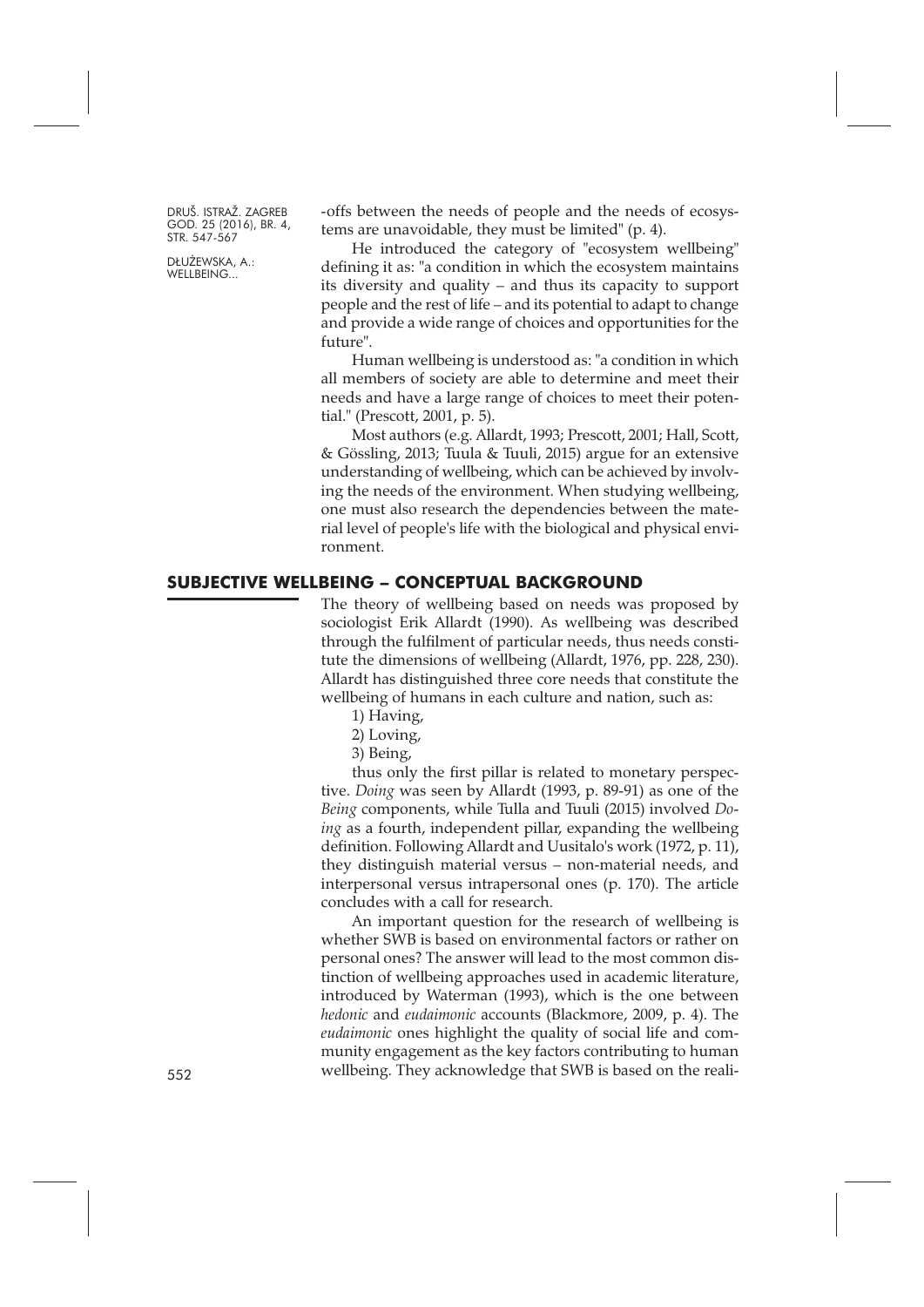DŁUŻEWSKA, A.: WELLBEING...

sation of the individual's deep potential and has also to do with worthwhile engagement (Ryan & Deci, 2001). An example of this can be the Self-Determination Theory (SDT) proposed by Ryan and Deci (2000). SDT is based on the conditions related to the social context that stimulates the processes of healthy psychological development, self-motivation, and wellbeing. It identifies three core needs – the needs for *autonomy* (Deci, 1975), *relatedness* (Baumeister & Leary, 1995) and *competence* (White, 1965; Harter, 1978), which are supposed to be fundamental for best functioning of the natural predispositions for social integration and personal development, but also for personal wellbeing (Ryan & Deci, 2000, p. 68). SDT takes into consideration both – the personal positive developmental tendencies, and the socio-environmental ones that are disruptive toward them. The theory proposes that some social events, related to the contextual feeling of personal competence, can enhance intrinsic motivation for given actions. Ryan and Deci underline that environmental factors impede or weaken social functioning, self-motivation, and personal wellbeing, but describe them in terms of preventing from accomplishing the three basic psychological needs.

The hedonic approaches focus on the individual's happiness. Wellbeing is seen as achieving the maximum of *own* pleasure and avoidance of *own* pain. The discussion focuses on what makes *us* happy, not how we contribute to other people's happiness. A key issue is the role of affective (e.g. lottery winning, parenthood, religion) and cognitive (self-predisposition) components of wellbeing, and the correlations between them.

The affective components are seen as extrinsic, and the cognitive as intrinsic ones. Socio-cultural values and extrinsic circumstances with time are taking the form of personal ones and influence self-motivations (Ryan & Deci, 2000, p. 70). "Human beings can be proactive and engaged or, alternatively, passive and alienated, largely as a function of the social conditions in which they develop and function" (Ryan & Deci, 2000, p. 68). A basic need, with no difference if it is a psychological ore physiological one, is an energizing state that is determinative for best experience and personal wellbeing. If the basic needs are not fulfilled, it can even lead to pathologies and so-called ill-being.

The hedonic point of view could be considered as selfish and contradictory to the wellbeing of others, future generations and the environment, although numerous researches argue that responsible, prosocial behaviours are important, also from a hedonic point of view (Thoits & Hewitt, 2001; Brown & Kasser, 2005; Blackmore, 2009). Being pro-social may 553 have a positive impact on self-confidence and support the feel-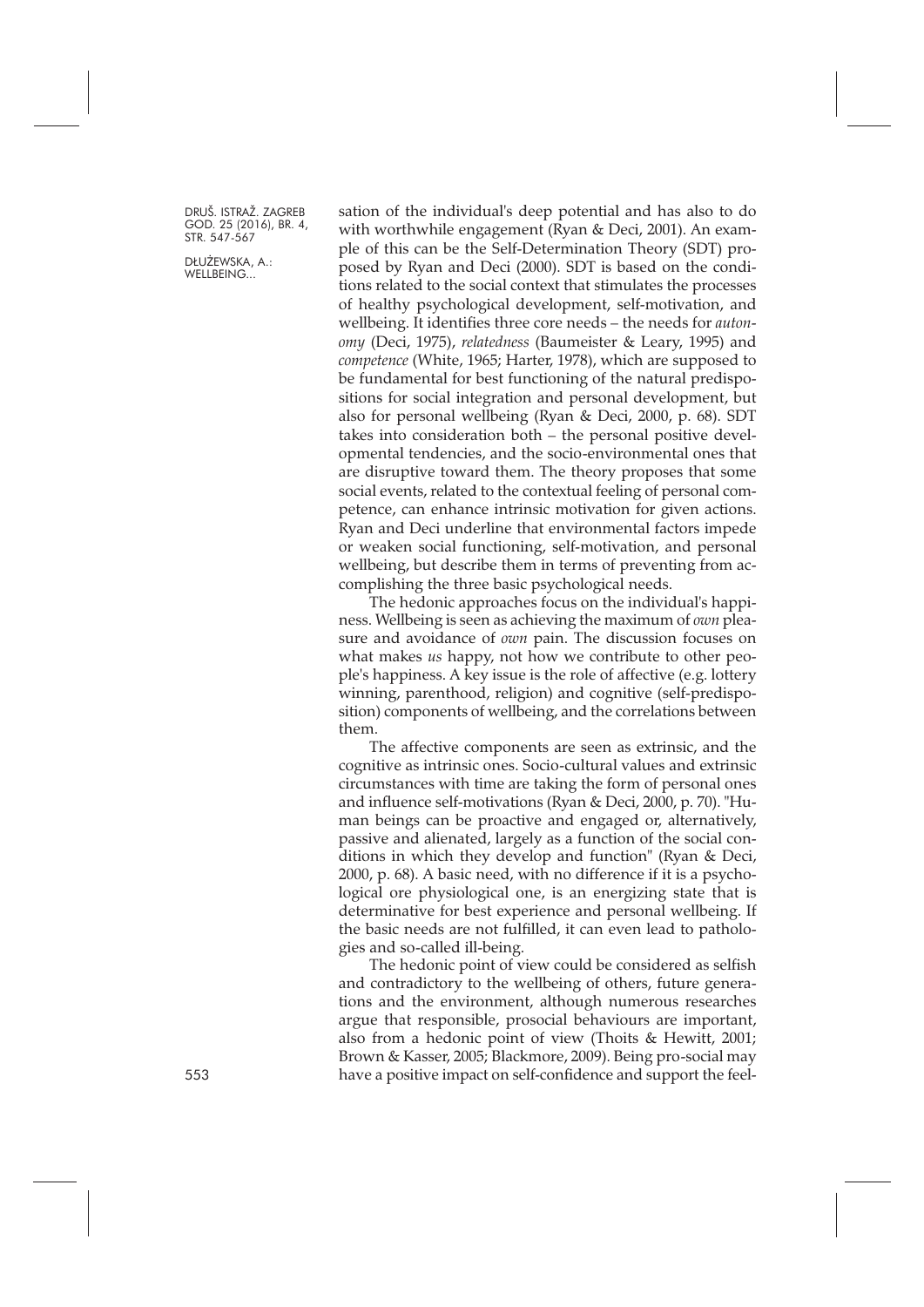DŁUŻEWSKA, A.: WELLBEING...

ing of competence. As a result, it fulfils a key psycho-social need (Ryan & Deci, 2001).

The role of being pro-social is also underlined in Ryff and Keyes (1995) multidimensional model of wellbeing. The model includes six separate elements of positive psychological functioning, which encompass a breadth of wellness. One of them is *Positive Relations with Others*. The other five are: *Purpose in Life, Environmental Mastery* (understood as the ability to positively manage one's own life and have impact on the surrounding world), *Self-Acceptance* (positive evaluation of oneself and one's past life), *Personal Growth* (perceived continued growth and development as a person), and – *Autonomy* (self- -determination).

In order to centralize the personal role of individuals in sustainable development Chambers (1997) introduced the *responsible wellbeing* concept. Chamber's vision of wellbeing is not individualistic, but it involves an individual perspective of each person as deeply grounded in a particular social and cultural context. Key principles of *responsible wellbeing* are sustainability and equity, seen not as a cost to individual wellbeing, nor as a conflict with someone's personal goals (Chambers, 2005, p. 193). It is just the opposite – the SWB is supposed to strengthen when it is added to equity and sustainability. *Responsible wellbeing* "recognizes obligations to others, both those alive and future generations, and to their quality of life." (Chambers, 2005, pp. 193-194). The concept of *responsible wellbeing* is close to *eudaimonia*, which describes it as "worthiness rather than happiness and pleasure" (Blackmore, 2009, p. 4) and to Prescott's (2001) vision of human and ecosystem wellbeing contributing to sustainable development.

Wellbeing dimensions are difficult to capture as they are all context-oriented. S. White (2009, p. 4) proposes two wellbeing lines such as: *doing well* (objective measures) → *feeling good* (subjective measures) and *doing good* → *feeling well* (subjective measures). The first one is typical of western societies where good material status is often understood as a key determinant of wellness. The second one is supposed to be mostly observed in developing countries, where "living the good life" means having good relations with other people, believing in God and making people happy.

In order to clarify the positive ranges of values in human wellbeing, Cummins (1998) built The Theory of Subjective Wellbeing Homeostasis (Cummins, 1998; Cummins & Nistico, 2002). Homeostasis is performed at an abstract level, and can be illustrated by the standard question "How satisfied are you with your life as a whole?" The response reflects the general state of subjective happiness & wellbeing of the respondent, which is supposed to be exactly the stage at which the homeostatic system will operate. On a scale where 100 shows full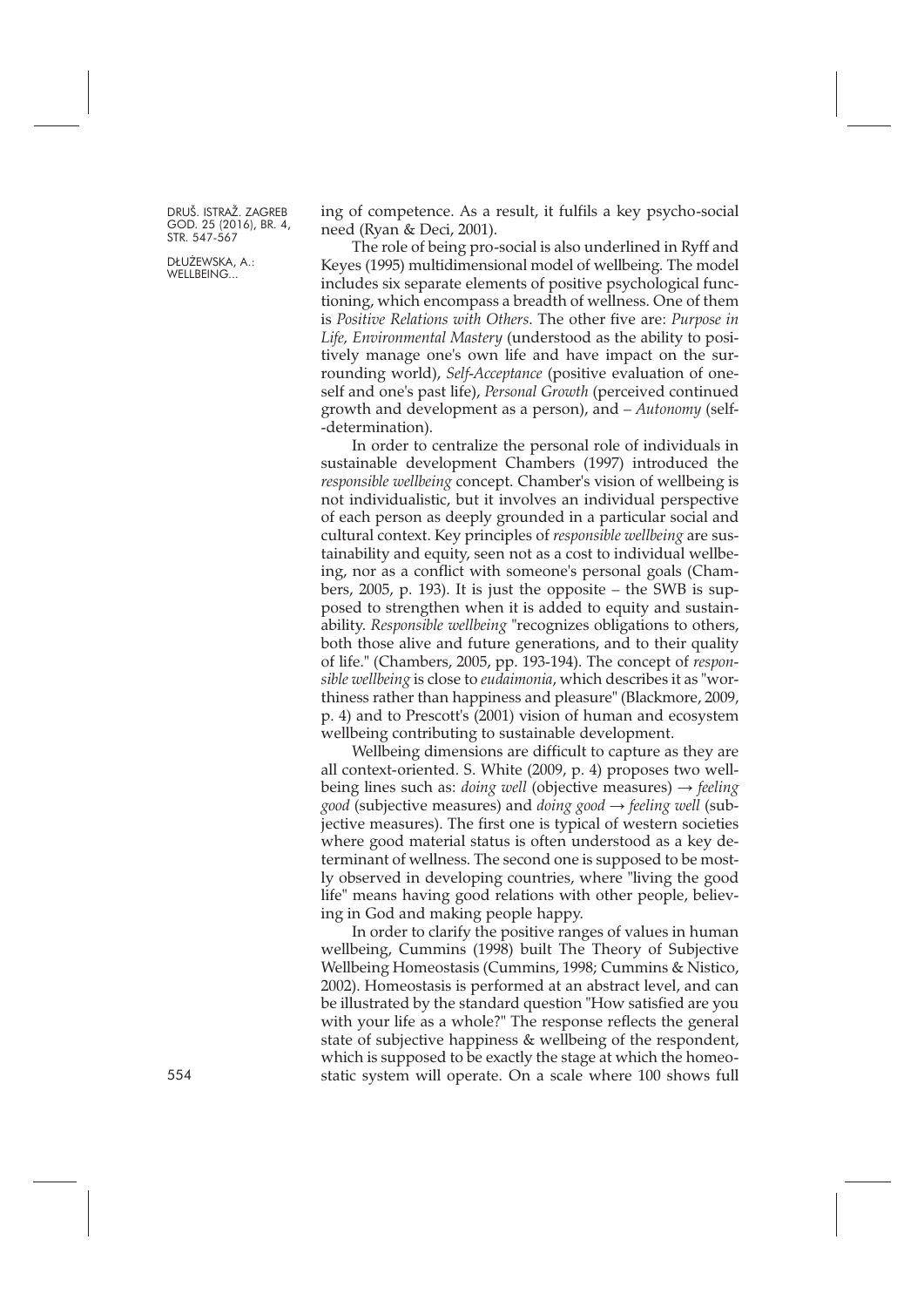DŁUŻEWSKA, A.: WELLBEING...

satisfaction with life, and zero shows total dissatisfaction, an average set-point for most people is usually between 50-100, thus it is rather positive on the scale range (Cummins, Gullone, & Lau, 2002). For western countries' inhabitants, the average is 75 (Cummins et al., 2003, p. 162).

The homeostatic system builds a positive sense of life, which is always deeply personalized. It talks about the general state only and concerns the individual, the perceived state of wellbeing of the person making the assessment. As a result, people can believe they are "superior" or "inferior" to others, better or worse than average, more moral, happier or more lucky (Dodge & Kahn, 1931; Andrews & Withey, 1976; Headey & Wearing, 1988, 1989; Diener, Such, Lucas, & Smith, 1999; Cummins et al., 2003). Such positive self-perception is an added value, being a part of "positive bias" (or the opposite: negative bias, when such a comparison does not give positive results), which results in a general positive (or negative?) self-view (Taylor & Brown, 1988; Weinstein, 1989; Cummins et al., 2003; Marmot, 2004). The Theory of Subjective Wellbeing Homeostasis can be an explanation of low level of life satisfaction declared by many citizens of former socialist countries, expressed in the preferences in parliamentary or presidential elections, showing nostalgia for "the good old times" and complaining about financial misery of contemporary ones. While economic indicators prove a growth in the relative income of the majority, including the complaining ones, the comparison with others has changed dramatically. People cannot feel better & richer by buying a car or going on holiday abroad, as such expenditures become accessible for a much larger group.

The negative consequences of subjective wellbeing homeostasis will also occur in the case of tourism, creating the so-called *tourism dysfunctions* (Dłużewska, 2009). In many tourist destinations, where hosts are relatively poorer than guests, the comparison would add to the negative bias for host feeling, when they compare their situation with tourists (Peake, 1989; Tosun, 2001a, b; Middleton, 2004).

The question about "life as a whole" is helpful in approaching the homeostatic "set-point" only. It will not go further into which components of life have a positive or negative impact on our wellbeing. To provide more detailed information above, questions and measuring procedures should address particular life domains (Cummins et al., 2003, p. 164).

The discussion then focuses on the identification of domains that should be included in the research of personal wellbeing and the minimal set of domains. One proposition is the Comprehensive Quality of Life Scale (ComQol: Cummins, 555 1997) which selects seven wellbeing components, such as: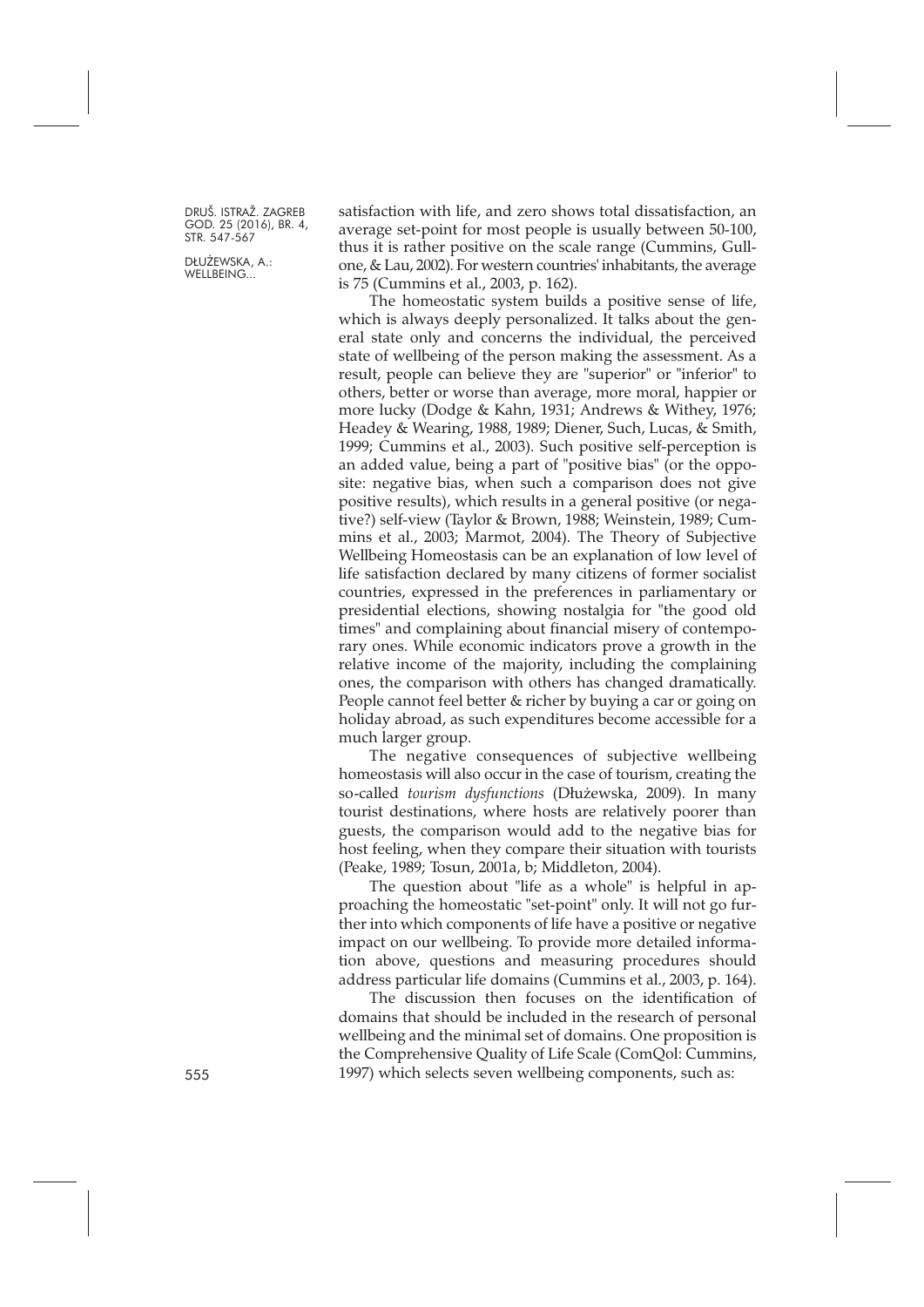DŁUŻEWSKA, A.: WELLBEING...

1. Health

2. Standard of living

3. Achievement in life

4. Safety (how safe you feel)

5. Personal relationships

6. Future security

7. Community connectedness

The literature proved that the mean score of satisfaction taken from the domains above, provides information about the level of satisfaction of "life as a whole" (Cummins, 1996). "The domains' mean score and life as a whole score are not, however, expected to be identical, due to the differing levels of abstraction in each" (Cummins et al., 2003, p. 164). The analysis of SWB should be then context-oriented.

#### **WELLBEING – RESEARCH PRACTICES**

As wellbeing can be seen from very different perspectives, the range of publications using wellbeing in their title is enormous (between 500 000 to 600 000 indications for the last 15 years, based on different science research platforms). The most numerous are those related purely to economic, medical & health issues and the environment impact. However, still an important number of publications look at wellbeing from the socio-psychological perspective, or involve socio-cultural indicators in the wider understanding of this term.

Systematic research with the use of social indicators was initiated already in the 1970s, much earlier than the Millennium Ecosystem Assessment, by two independent studies (Andrews & Withey, 1976; Campbell et al., 1976). Both were done in the USA, both applied subjective indices of wellbeing, involved numerous surveys, and provided an insightful and detailed analysis of the data obtained.

After the publications of Andrews and Withey (1976) and Campbell et al. (1976), numerous researches with surveys based on SI followed. The topics of contemporary research within the framework of wellbeing are from sports participation and emotional wellbeing of adolescents (Steptoe & Butler, 1996), alcohol and drug use disorders (Teesson, Hall, Lynskey, & Degenhardt, 2000), impact of atypical employment (Bardasi & Francesconi, 2004), role of religion (Chamberlain & Zika, 1988; Fry, 2000) up to the wellbeing of humans during the transition to parenthood (Condon, Boyce, & Corkindale, 2004).

SWB questionnaires are often related to or even copied from the methodology of measuring psychological health. An example of such can be the General Health Questionnaire (GHQ) score (Gardner & Oswald, 2007, pp. 5-6). The GHQ combines answers to the following questions, all starting with "Have you recently"?: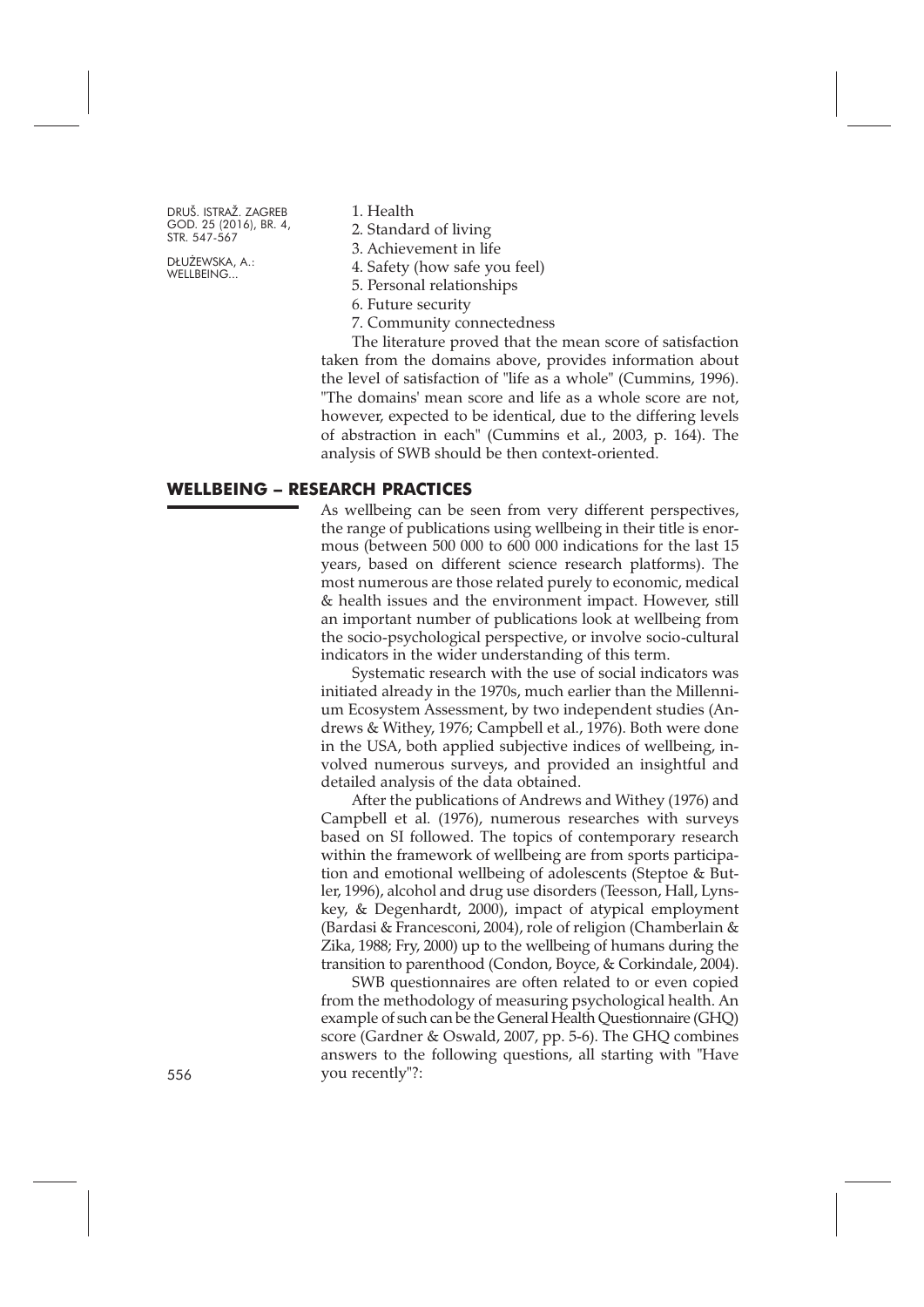DŁUŻEWSKA, A.: WELLBEING...

- 1. Been able to concentrate on whatever you are doing?
- 2. Lost much sleep over worry?
- 3. Felt that you are playing a useful part in things?
- 4. Felt capable of making decisions about things?
- 5. Felt constantly under strain?
- 6. Felt you could not overcome your difficulties?
- 7. Been able to enjoy your normal day-to-day activities?
- 8. Been able to face up to your problems?
- 9. Been feeling unhappy and depressed?
- 10. Been losing confidence in yourself?
- 11. Been thinking of yourself as a worthless person?
- 12. Been feeling reasonably happy all things considered?

In 1995, in an extensive research project, Cummins proposed 16 estimates of life satisfaction (concerning the populations) typical of Western societies. The surprising finding was that the score averaged to 75 percent of the maximum scale (75% SM) and the average deviation was 2.5% SM only (Cummins et al., 2003, p. 161).

In the article published under the meaningful title "Money and mental wellbeing: A longitudinal study of mediumsized lottery wins" Gardner and Oswald (2007) are trying to answer one of the most typical questions in social sciences, whether money makes us happy? The research was based on longitudinal data on a random sample of the British, who received medium sized lottery wins. The results proved that in the long-term perspective, the expected mechanism: more money – more happiness (in other words: more money – higher level of SWB) is very slight. Gardner and Oswald's (2007) findings are then similar to those of Myers (1992), Diener et al. (1999), Argyle (2001), Nettle (2005), Layard (2005) or Kahneman, Krueger, Schkade, Schwarz, and Stone (2006). Their field research conclusions state that the mechanism: more money – more happiness is very weak or most often does not exist.

An important part of the research addresses different aspects of wellbeing of the elderly generation (e.g. Lawton, 1983; Fry, 2000; Lusardi & Mitchel, 2005). Lawton (1983), looking at the varieties of elderly people's wellbeing, states that it is represented in the impact of the environment, personal behavioural competences, perceived quality of life and psychological estimation, thus by both subjective and objective indicators. The findings were that two dimensions of psychological wellbeing (such as negative and positive affects) are of high importance, but the negative ones are more strongly related with the inner aspects of the individual person, while the positive ones – to the external aspects of the world. The results have supported Bradburn's (1969) two-factor theory. 557 Those two aspects of wellbeing were discussed in relation to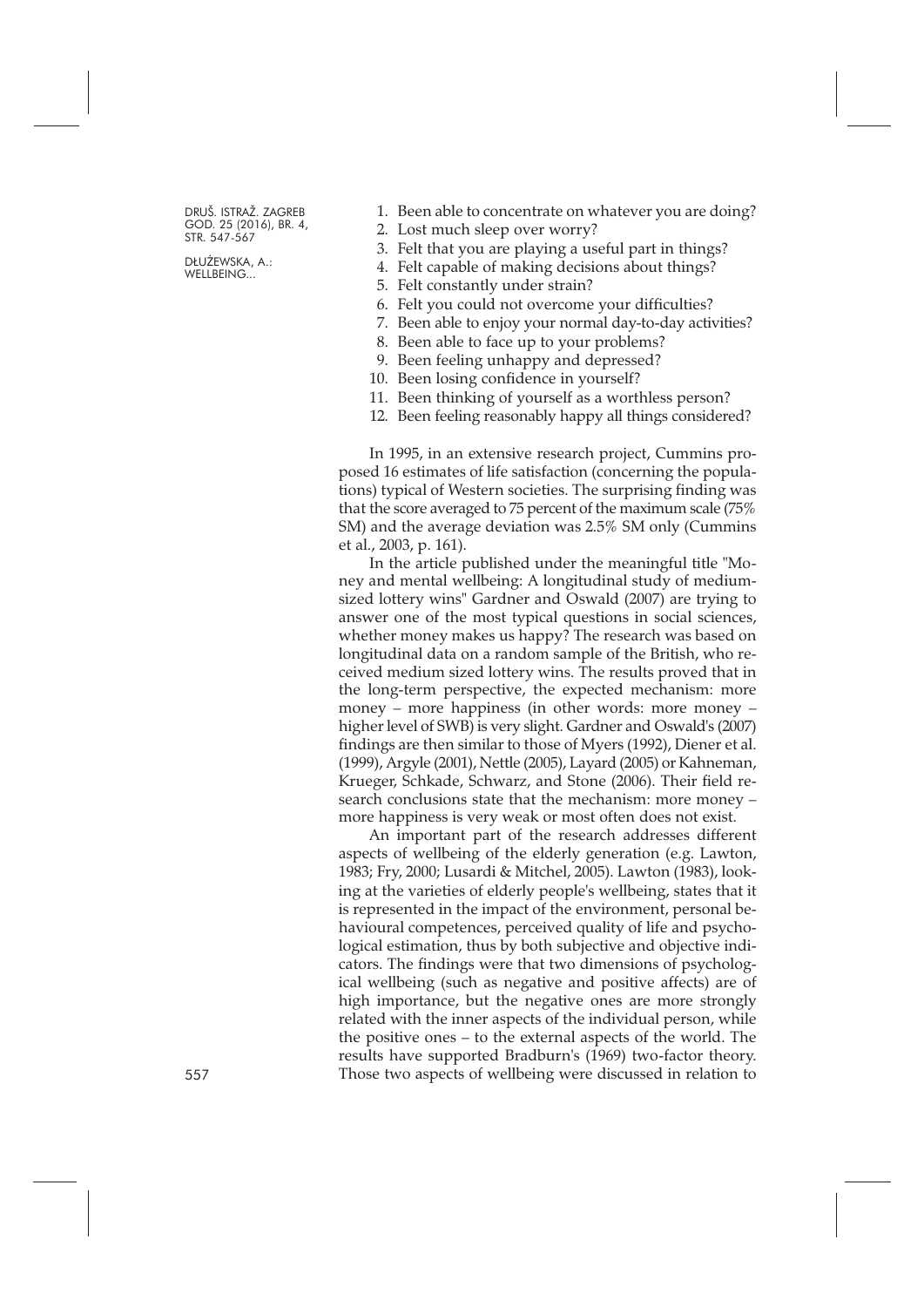DŁUŻEWSKA, A.: WELLBEING...

personal causation, introversion – extraversion, neuroticism and life events.

An interesting analysis of the national index of subjective wellbeing was done for Australia (Cummins et al., 2003, p. 159). The Australian Unity Wellbeing Index was created as a new measure of people's satisfaction with their lives in the country and with their own life. The index was based on the subjective wellbeing homeostasis theoretical model. It included two sub-scales of Personal plus National Wellbeing.

Except the personal wellbeing set of 7 questions, the survey included:

*National Wellbeing Life in Australia*

Domain Inter-correlations

1. Social conditions

2. State of the environment

3. Economic situation

*National Sub-domains*

1. Wealth/income – distribution

2. Heath services

3. Family support

*Social Capital*

1. Trust in people

*Trends*

1. Australia (changing for) better

2. Own life (changing for) better

The description refers to the measurement of satisfaction related to selected dimensions. One of the indices of such measurement is the (imaginary) self-distance from the societal / global level attended (Harris & Middleton, 1994).

The research in Australia proved that for some age groups (in case of Australia 36-45 years old) a measure of future security (e.g. for having a job) has an important impact on the level of wellbeing in general (Cummins et al., 2003, pp. 175-176).

The psychological model of mental health argues that wellbeing is strongly affected by positive or negative life events, income or social resources. More recently some authors looked at the role of existential factors such a religiosity and spirituality, finding their crucial role in the SWB (Chamberlain & Zika, 1988). However, the research of the influence of religion is done mostly within the framework of gerontological literature, regarding elderly people only. An example of this can be Fry's (2000) study which examined the contribution of religiosity and its impact of personal meaning of life as predictors of wellbeing. The results showed that the level of satisfaction taken from religion was a significant predictor for the wellbeing of the researched sample. Fry used hierarchical regression analysis.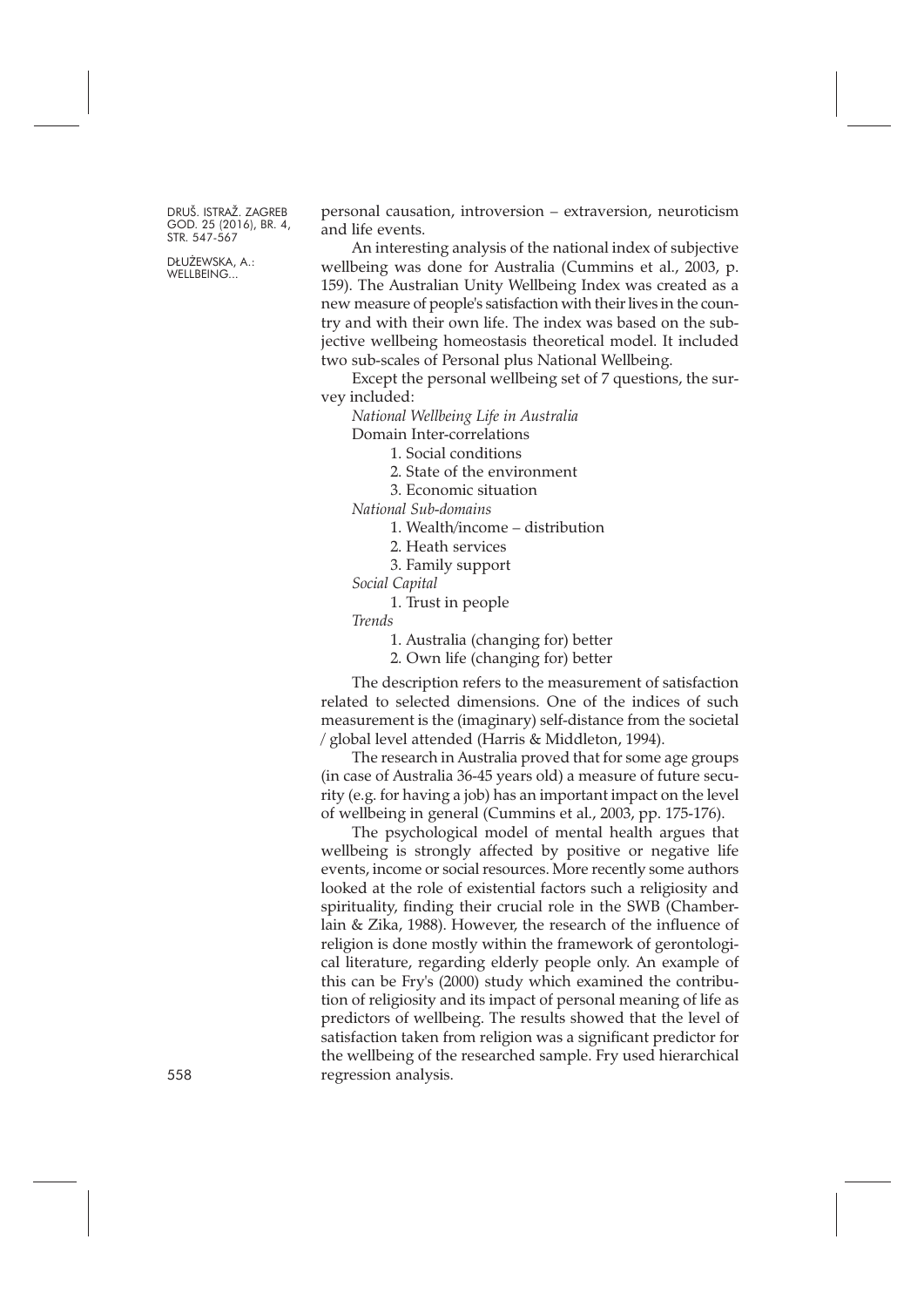Within the framework of socio-cultural literature, the linkages between life satisfaction and religiosity are rather obvious and researched abundantly. The results show that religion plays a core role in many societies, thus must have a meaningful impact on people's subjective wellbeing (Rinschede, 1992; Barber, 1991; Vukonic, 1966; Jackowski, 2003; Dłużewska, 2009).

The University of Bath research group on wellbeing in developing countries (WeD), emphasised three interrelated but distinct dimensions of wellbeing: the material, subjective and relational one, deeply depending on the social context and culture (White, 2009). The social context is seen as an important factor in shaping people's aims and perceptions, thus adding meanings to all relationships.

The WeD research confirmed a strong, positive impact of prosocial behaviours on SWB. Living a good and honest life, having good relations with others, were extremely important to people (Blackmore, 2009; Copestake, 2009; Copestake & Campfield, 2009; Deneulin & McGregor, 2009; White, 2009). It also proved that inhabitants of developing countries (e.g. Bangladesh, Ethiopia) are happier than the inhabitants of most western, developed societies. Yet the results call for a discussion about Appadurai's (2004) "capacity to aspire" concept and individual maps of ideas concerning life (White, 2009, p. 6). A frequent conclusion is that poor and not educated inhabitants of those countries are not in a position to estimate whether they are happy enough, thus we must help them to be happier, using our more knowledgeable measures (White, 2009, p. 6).

The western perspective imposing western measures for anybody's wellbeing, is subjected to criticism, mostly by researchers experienced in the research of developing countries (White, 2009; Copestake & Campfield, 2009).

Probably the most extensive review of wellbeing indicators around the world was done by Prescott (2001) in the book "The wellbeing of nations". Prescott (2001) researches different factors that can influence both human and ecosystem wellbeing, e.g. catastrophic events (such as earthquake, tsunami, drought etc.) and selected life events. The book is divided into: the quest for wellbeing and sustainability chapter (with the explanation why we need new indices), the ones about human wellbeing and ecosystem wellbeing, and finally – a chapter about combining ecosystem and human wellbeing. So far the book has had a "double life", and has become more popular as its follow-up project named Environment Change & Security.

The domains analysed for each wellbeing category are much wider than those suggested five years later by the Millennium Ecosystem Assessment. Among human wellbeing 559 domains there are: health, wealth and equity (of the individ-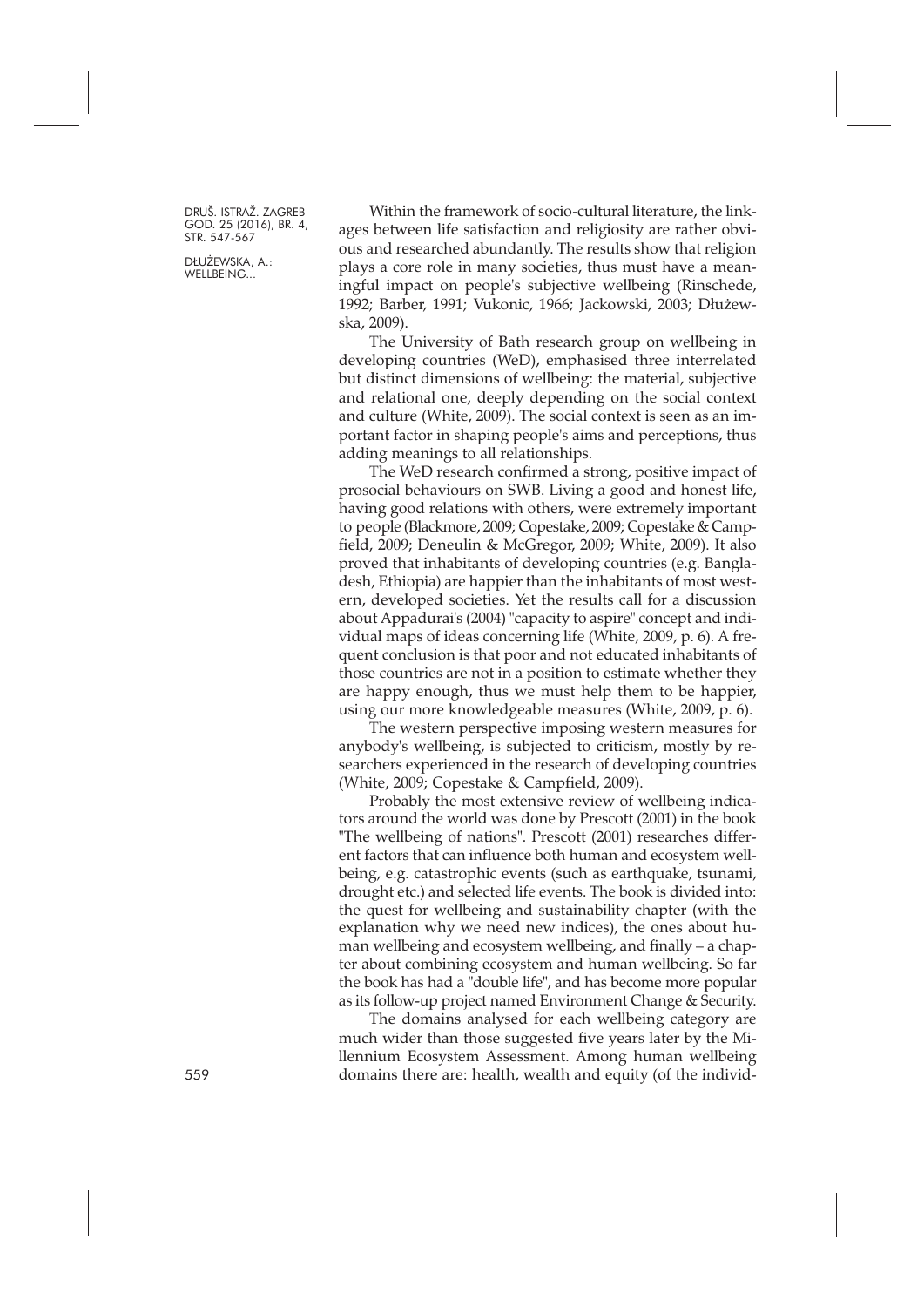DŁUŻEWSKA, A.: WELLBEING...

ual, household and the whole nation), then knowledge, culture, community, peace and order (safety) (pp. 13-58).

To research human wellbeing Prescott is using many components similar to those applied in the Theory of Subjective Wellbeing Homeostasis: e.g. "How far from having nothing – or how close from having it all" (p. 17). Most measures and domains are the same as those proposed by Cummins et al. (2003), although Prescott does not use the same names for them. The main difference is the domain of "Future Security", omitted by Prescott (2001) and considered quite important in Cummin's research results.

Among ecosystem wellbeing domains (2001, pp. 59-106) there are: land quality and diversity, water, air – global atmosphere and local air quality, species and genes – wild and domesticated diversity, resource use – energy, materials and sectors. The chapter contains indices for measuring ecosystem wellbeing, biodiversity and environmental quality, discusses the impact of humans: "the size of foot – or where it's put?" (p. 65), and gives the wellbeing ecosystem index (p. 59).

Prescott (2001) finishes with a pretty large spectrum of domains, presenting an overview of wellbeing for different countries, which could serve as a sustainability guide for most policy makers. He uses five components of the Barometer of Sustainability to measure the human and ecosystem wellbeing stages on a scale of 0-100 p., where Bad (1-20 p.) means unacceptable performance, Poor (21-40 p.) – undesirable, Medium (41-60 p.) – neutral or transitional; Fair (61-80 p.) – acceptable, objectives almost or barely met; and finally – Good (81-100 p.) – desirable performance with fully met objectives.

Prescott indicated the so-called "slow zones" (wellbeing areas) where human and ecosystem wellbeing is better than elsewhere (p. 147), but the general statement is quite pessimistic:

"At present no country is sustainable or even close. Nations with a high standard of living impose excessive pressure on the global environment. Nations with low demands on the ecosystem are desperately poor. No country knows how to be green, without going into the red" (p. 1-2).

### **CONCLUSIONS**

Although the term *wellbeing* is used in different contexts and with different meanings, in all kinds of approaches it focuses on good quality of life. The nature of wellbeing is multi-dimensional. "Wellbeing is open to the whole range of human experience, social, psychological and spiritual as well as material" (Chambers, 2005, p. 193). All this is related to individual needs and perceptions, socio-cultural contexts, religion, values and many other factors.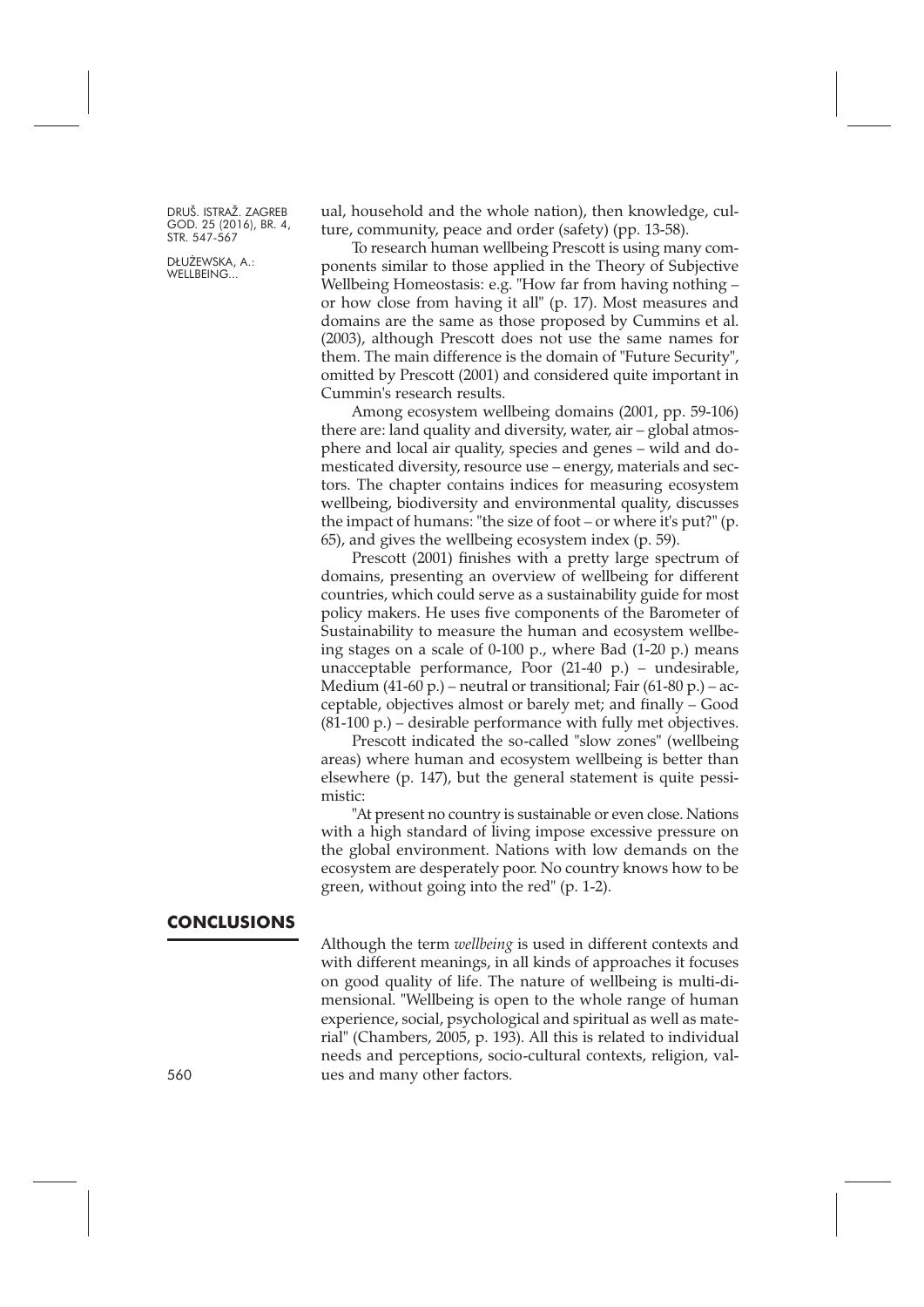DŁUŻEWSKA, A.: WELLBEING...

The conceptual background for wellbeing, in the majority of the literature is based on the economic or psychological perspective, using different methodologies applied in psychological sciences. There are remarkable linkages with economic sciences (including in surveys questions about the monetary situation of individuals and countries). Although monetary valuation is also seen from a subjective perspective (determining if people feel rich, not if they are rich in relative terms only). Despite broad agreement that all measures should be "place focused", relatively little attention is paid to culture and religion. Such a lack of attention to spiritual and cultural issues must be considered an important gap in the research of subjective wellbeing and the main challenge for future ones.

Regarding the theoretical framework and most "call for research" parts of the reviewed articles, there is a broad agreement that the concept of wellbeing must be grounded in our deep dependency on the world that surrounds us (Prescott, 2001; Hirvilammi & Helne, 2014; Tuula & Tuuli, 2015). Numerous authors argue for linking wellbeing to ecosystem services and the sustainable development concept, the same as the MEA suggested. It is commonly accepted that the understanding of wellbeing must respect the interrelation of wellbeing, health and the ecosystems (Tuula & Tuuli, 2015, p. 168). The MEA (2005) opened a new framework for interdisciplinary research linking wellbeing to ecosystem services and sustainable development, but still, in spite of the common interest platform, until recently, most studies were done separately, with no linkages.

There is a broad agreement that wellbeing analysis needs insights from anthropology, not psychology and behavioural studies only. The analysis should focus both on the individual level (more typical for those disciplines) but also on the collective one, thus relating with collective values such as culture (Chiesura, & De Groot, 2003). We should agree with Carpenter et al. (2009) that: "The gaps in knowledge that exist today cannot be addressed through un-coordinated studies of individual components by isolated traditional disciplines".

#### **REFERENCES**

Allardt, E. (1976). Dimensions of welfare in a comparative Scandinavian study. *Acta Sociologica, 3*(19), 227–239. [https://doi.org/10.1177/](https://doi.org/10.1177/000169937601900302) [000169937601900302](https://doi.org/10.1177/000169937601900302)

Allardt, E. (1990). Human welfare and non-waste technology. In A. Johansson (Ed.), *Technology and environment. Facing the future* (pp. 9–22). Helsinki: Finnish Academies of Technology.

Allardt, E. (1993). Having, loving, being: An alternative to the Swedish model of welfare research. In M. Nussbaum, & A. Sen (Eds.), *The quality of life* (pp. 88–94). Clarendon: Oxford. [https://doi.org/](https://doi.org/10.1093/0198287976.003.0008) 561 [10.1093/0198287976.003.0008](https://doi.org/10.1093/0198287976.003.0008)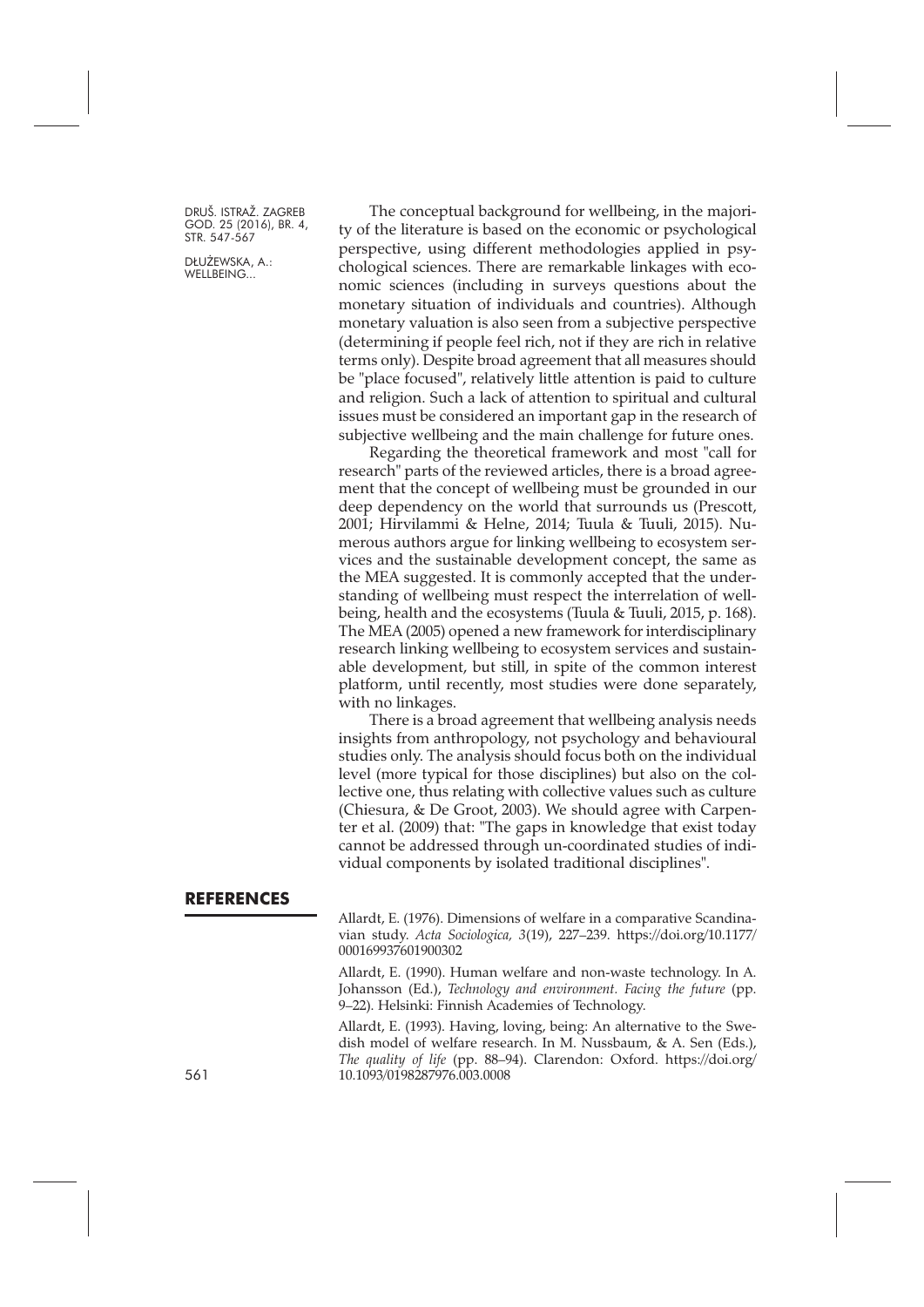DŁUŻEWSKA, A.: WELLBEING...

Allardt, E., & Uusitalo, H. (1972). Dimensions of welfare in a comparative study with the Scandinavian societies. *Scandinavian Political Studies, 7*, 9–26. <https://doi.org/10.1111/j.1467-9477.1972.tb00553.x>

Andrews, F. M., & Withey, S. B. (1976). *Social indicators of well-being: American's perceptions of life quality.* New York: Plenum Press. [https://doi.](https://doi.org/10.1007/978-1-4684-2253-5) [org/10.1007/978-1-4684-2253-5](https://doi.org/10.1007/978-1-4684-2253-5)

Appadurai, A. (2004). The capacity to aspire.: Culture and the term of recognition. In V. Rao, & M. Walton (Eds.), *Cultural politics in a global age. Uncertainty, solidarity and innovation* (pp. 29–35 ). Oxford: Oneworld Publications.

Argyle, M. (2001). *The psychology of happiness.* Second edition. London: Routledge.

Barber, R. (1991). *Pilgrimages*. Woodbridge: The Boydell Press.

Bardasi, E., & Francesconi, M. (2004). The impact of atypical employment on individual wellbeing: Evidence from a panel of British workers. *Social Science & Medicine, 58*(9), 1671–1688. [https://doi.org/10.1016/](https://doi.org/10.1016/S0277-9536(03)00400-3) [S0277-9536\(03\)00400-3](https://doi.org/10.1016/S0277-9536(03)00400-3)

Baumeister, R. F., & Leary, M. R. (1995). The need to belong: Desire for interpersonal attachments as a fundamental human motivation. *Psychological bulletin, 117*(3), 497–529. [https://doi.org/10.1037/0033-2909.](https://doi.org/10.1037/0033-2909.117.3.497) [117.3.497](https://doi.org/10.1037/0033-2909.117.3.497)

Becker, R. A., Denby, L., Mc Gill, R., & Wilks, A. R. (1987). Analysis of data from the Places Rated Almanac. *The American Statistician, 41*(3), 169–186. <https://doi.org/10.2307/2685098>

Blackmore, S. (2009). *Responsible wellbeing and its implications for development policies*. WeD Working Paper 09/47.

Bradburn, N. M. (1969). *The structure of psychological well-being*. Oxford: Aldine.

Brock, D. (1993). Quality of life in health care and medical ethics. In M. Nussbuam, & A. Sen (Eds.), *The quality of life* (pp. 95–132). Oxford: Clarendon Press. <https://doi.org/10.1093/0198287976.003.0009>

Brown, K. W., & Kasser, T. (2005). Are psychological and ecological well-being compatible? The role of values, mindfulness, and lifestyle. *Social Indicators Research, 74*(2), 349–368. [https://doi.org/10.1007/s11205-](https://doi.org/10.1007/s11205-004-8207-8) [004-8207-8](https://doi.org/10.1007/s11205-004-8207-8)

Chamberlain, K., & Zika, S. (1988). Religiosity, life meaning and wellbeing: Some relationships in a sample of women. *Journal for the Scientific Study of Religion, 27*(3), 411–420. <https://doi.org/10.2307/1387379>

Chambers, R. (1997). Editorial: Responsible wellbeing – a personal agenda for development. *World Development, 25*(11), 1743–1754. [https://doi.](https://doi.org/10.1016/S0305-750X(97)10001-8) [org/10.1016/S0305-750X\(97\)10001-8](https://doi.org/10.1016/S0305-750X(97)10001-8)

Chambers, R. (2005). *Ideas for development*. London: Earthscan.

Campbell, A., Converse, P. E., & Rodgers, W. L. (1976). *The quality of American life: Perceptions, evaluations, and satisfactions*. New York: Russell Sage Foundation.

Carpenter, S. R., Mooney, H. A., Agard, J., Capistrano, D., DeFries, R. S., Díaz, S., & Whyte, A. (2009). Science for managing ecosystem services: Beyond the Millennium Ecosystem Assessment. *Proceedings of*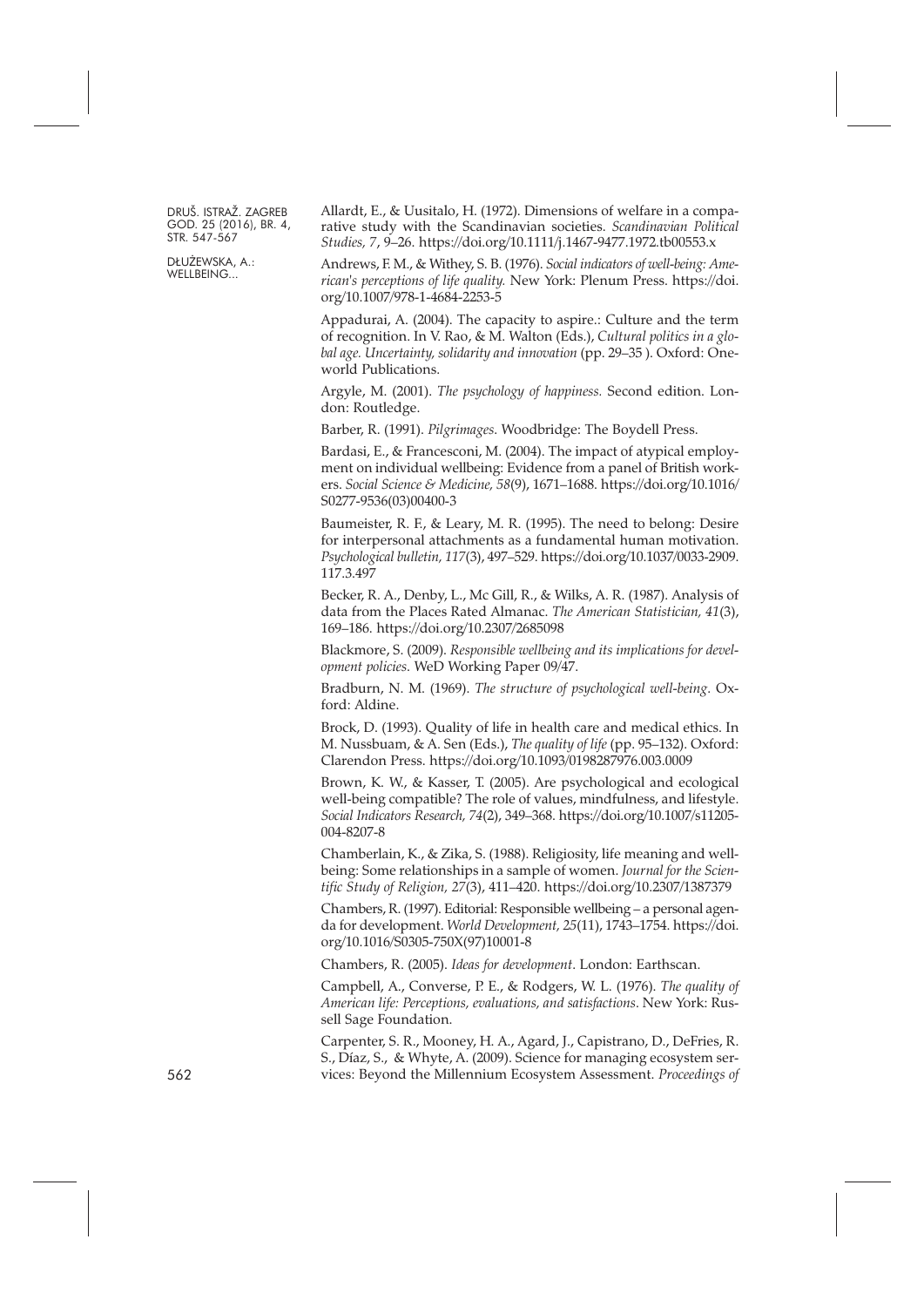DŁUŻEWSKA, A.: WELLBEING...

*the National Academy of Sciences, 106*(5), 1305–1312. [https://doi.org/10.](https://doi.org/10.1073/pnas.0808772106) [1073/pnas.0808772106](https://doi.org/10.1073/pnas.0808772106)

Chiesura, A., & De Groot, R. (2003). Critical natural capital: A sociocultural perspective. *Ecological Economics, 44*(2-3), 219–231. [https://doi.](https://doi.org/10.1016/S0921-8009(02)00275-6) [org/10.1016/S0921-8009\(02\)00275-6](https://doi.org/10.1016/S0921-8009(02)00275-6)

Condon, J. T., Boyce, P., & Corkindale, C. J. (2004). The first-time fathers study: A prospective study of the mental health and wellbeing of men during the transition to parenthood. *Australian and New Zealand Journal of Psychiatry, 38*(1-2), 56–64. [https://doi.org/10.1111/j.1440-1614.](https://doi.org/10.1111/j.1440-1614.2004.01298.x) [2004.01298.x](https://doi.org/10.1111/j.1440-1614.2004.01298.x)

Copestake, J. (2009). *Development and wellbeing in Peru: Comparing global and local views*. WeD Working Paper 09/48.

Copestake, J., & Campfield, L. (2009). *Measuring subjective wellbeing in Bangladesh, Ethipia, Peru and Thailand using a personal life goal satisfaction approach*. WeD Working Paper 09/45.

Cummins, R. A. (1996). The domains of life satisfaction: An attempt to order chaos. *Social Indicators Research, 38*(3), 303–328. [https://doi.org/](https://doi.org/10.1007/BF00292050) [10.1007/BF00292050](https://doi.org/10.1007/BF00292050)

Cummins, R. A. (1997). *Comprehensive quality of life scale – adult.* Manual: Fifth edition. Melbourne: School of Psychology, Deakin University.

Cummins, R. A. (1998). The second approximation to an international standard of life satisfaction. *Social Indicators Research, 43*(3), 307–334. <https://doi.org/10.1023/A:1006831107052>

Cummins, R. A., Gullone, E., & Lau, A. L. (2002). *A model of subjective well-being homeostasis: The role of personality. In The universality of subjective wellbeing indicators* (pp. 7–46). Springer Netherlands.

Cummins, R. A., & Nistico, H. (2002). Maintaining life satisfaction: The role of positive cognitive bias. *Journal of Happiness Studies, 3*(1), 37–69. <https://doi.org/10.1023/A:1015678915305>

Cummins, R. A., Eckersley, R., Pallant, J., Van Vugt, J., & Misajon, R. (2003). Developing a national index of subjective wellbeing: The Australian Unity Wellbeing Index. *Social Indicators Research, 64*(2), 159–190. <https://doi.org/10.1023/A:1024704320683>

Deci, E. L. (1975). Conceptualizations of intrinsic motivation. In *Intrinsic motivation* (pp. 23–63). Springer US. [https://doi.org/10.1007/](https://doi.org/10.1007/978-1-4613-4446-9_2) [978-1-4613-4446-9\\_2](https://doi.org/10.1007/978-1-4613-4446-9_2)

Deneulin, S., & McGregor, J. S. (2009). *The capability approach and the politics of the social conception of wellbeing*. WeD Working Paper 09/43.

Diener, E. (1995). A value based index for measuring national quality of life. *Social Indicators Research, 36*(2), 107–127. [https://doi.org/10.](https://doi.org/10.1007/BF01079721) [1007/BF01079721](https://doi.org/10.1007/BF01079721)

Diener, E., & Suh, E. M. (1996). Measuring quality of life: Economic, social and subjective indicators. *Social Indicators Research, 40*(1), 189–216.

Diener, E., Such, E., Lucas, R., & Smith, H. (1999). Subjective well-being three decades of progress. *Psychological Bulletin, 125*(2), 276–302. <https://doi.org/10.1037/0033-2909.125.2.276>

Dłużewska, A. (2009). *Socio-cultural tourism dysfunctions in Muslim* 563 *countries* (in Polish). Warsaw: Warsaw University Press.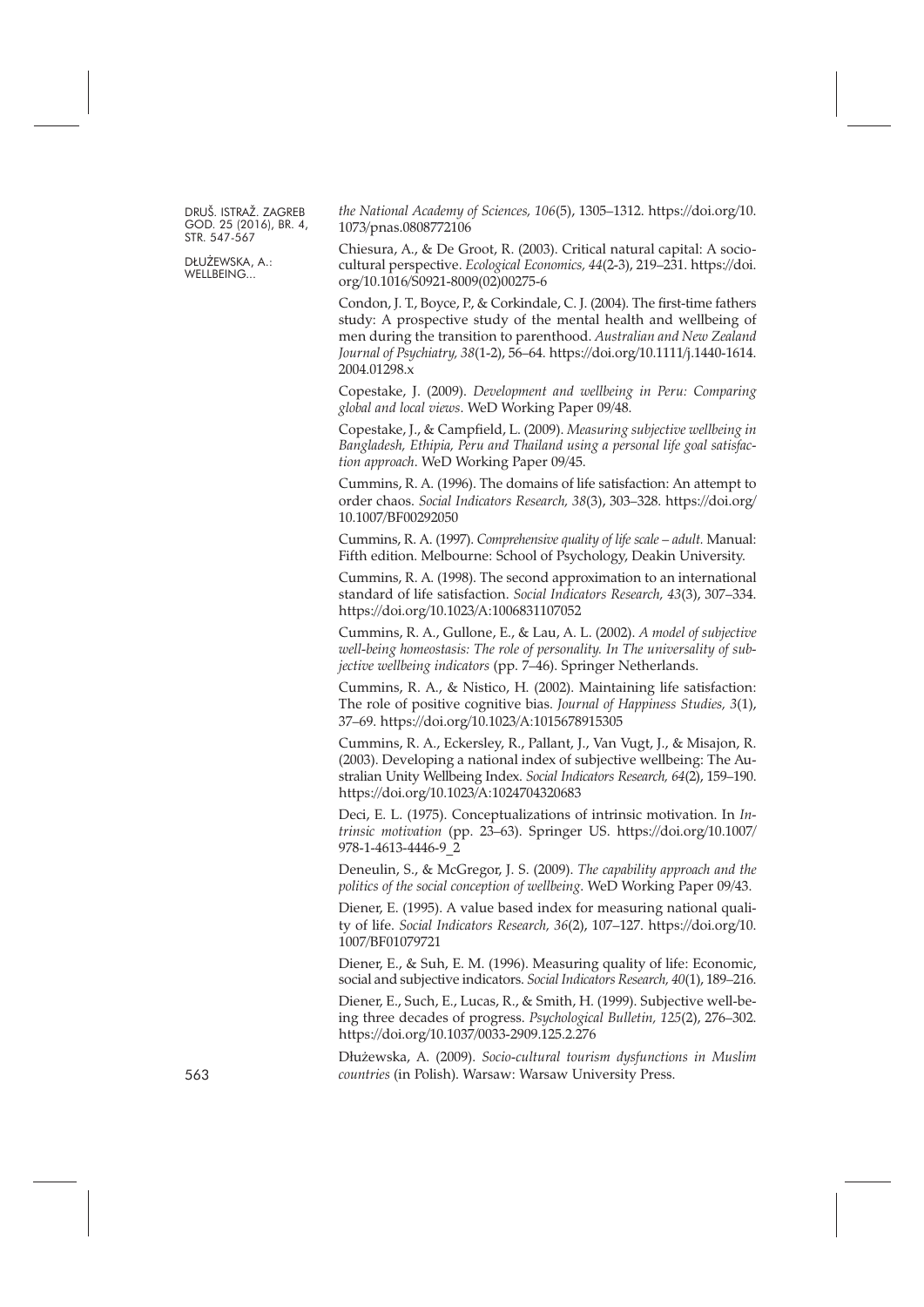DŁUŻEWSKA, A.: WELLBEING...

Dodge, R., & Kahn, E. (1931). *The craving for superiority*. New Haven: Yale University Press. <https://doi.org/10.1037/11567-000>

Eckersley, R. (1998). Perspectives on progress: Economic growth, quality of life and ecological sustainability. In R. Eckersley (Ed.), *Measuring progress: Is life getting better?* (pp. 3–34). Melbourne: CSIRO Publishing.

Eckersley, R. (2000). The mixed blessings of material progress: Diminishing returns in the pursuit of happiness. *Journal of Happiness Studies, 1*(3), 267–292. <https://doi.org/10.1023/A:1010040010239>

Fry, P. S. (2000). Religious involvement, spirituality and personal meaning for life: Existential predictors of psychological wellbeing in community-residing and institutional care elders. *Aging & Mental Health, 4*(4), 375–387. <https://doi.org/10.1080/713649965>

Gardner, J., & Oswald, A. J. (2007). Money and mental wellbeing: A longitudinal study of medium-sized lottery wins. *Journal of Health Economics, 26*(1), 49–60. <https://doi.org/10.1016/j.jhealeco.2006.08.004>

Hall, C. M., Scott, D., & Gössling, S. (2013). The primacy of climate change for sustainable international tourism. *Sustainable Development, 21*(2), 112–121. <https://doi.org/10.1002/sd.1562>

Halstead, T. (1998). The science and politics of new measures of progress: a United States perspective. In R. Eckersley (Ed.), *Measuring progress: Islife getting better?* (pp. 53–68). Melbourne: CSIRO Publishing.

Hamilton, C. (1998). Measuring changes in economic welfare: The genuine progress indicator for Australia. In R. Eckersley (Ed.), *Measuring progress: Islife getting better?* (pp. 69–92). Melbourne: CSIRO Publishing.

Harris, P., & Middleton, W. (1994). The illusion of control and optimism about health: On being less at risk but no more in control than others. *British Journal of Social Psychology, 33*(4), 369–386. [https://doi.](https://doi.org/10.1111/j.2044-8309.1994.tb01035.x) [org/10.1111/j.2044-8309.1994.tb01035.x](https://doi.org/10.1111/j.2044-8309.1994.tb01035.x)

Harter, S. (1978). Effectance motivation reconsidered. Toward a developmental model. *Human Development, 21*(1), 34–64. [https://doi.org/](https://doi.org/10.1159/000271574) [10.1159/000271574](https://doi.org/10.1159/000271574)

Headey, B., & Wearing, A. (1988). The sense of relative superiority – central to well-being. *Social Indicators Research, 20*(5), 497–516. <https://doi.org/10.1007/BF03359554>

Headey, B., & Wearing, A. (1989). Personality, life events, and subjective wellbeing: toward a dynamic equilibrium model. *Journal of Personality and Social Psychology, 57*(4), 731–739. [https://doi.org/10.1037/](https://doi.org/10.1037/0022-3514.57.4.731) 002235 [14.57.4.731](https://doi.org/10.1037/0022-3514.57.4.731)

Hirvilammi, T., & Helne, T. (2014). Changing paradigms: A sketch for sustainable wellbeing and ecosocial policy. *Sustainability, 6*(4), 2160–2175. <https://doi.org/10.3390/su6042160>

Jackowski, A. (2003). *Holly area of the world* (in Polish). Cracow: Jagiellonian University Press.

Kahneman, D., Krueger, A. B., Schkade, D., Schwarz, N., & Stone, A. A. (2006). Would you be happierif you were richer? A focusing illusion. *Science, 312*(5782), 1908–1910. <https://doi.org/10.1126/science.1129688>

Lai, D. (2000), Temporal analysis of human development indicators: Principal components approach. *Social Indicators Research, 51*(3), 331–366. <https://doi.org/10.1023/A:1007065804509>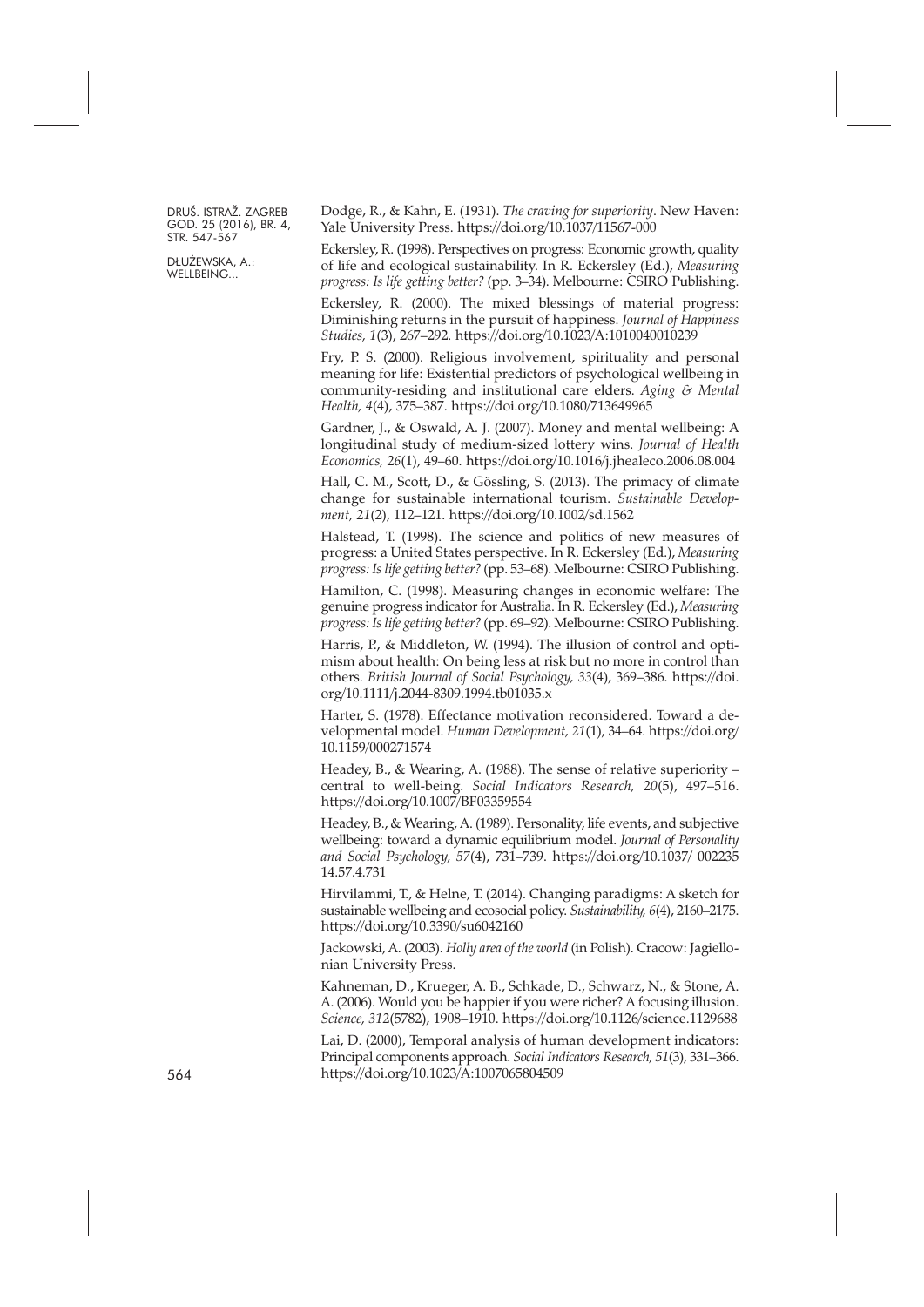DŁUŻEWSKA, A.: WELLBEING...

Land, K. C. (1996). Social indicators and the quality of life: Where do we stand in the mid-1990s? *SINET, 45*, 5–8.

Lawton, M. P. (1983). The varieties of wellbeing. *Experimental Aging Research, 9*(2), 65–72. <https://doi.org/10.1080/03610738308258427>

Layard, R. (2005). *Happiness: Lessons from a new science*. London: Allen Lane.

Lusardi, A., & Mitchell, O. S. (2005). Financial literacy and planning: Implications for retirement wellbeing. *Michigan Retirement Research Center Research Paper* (2005-118).

Marmot, M. (2004). *Status syndrome*. London: Bloomsbury.

Middleton, J. (2004).Aspects of tourism inKenya.*Anthropology of Southern Africa, 27*(3-4), 65–74. <https://doi.org/10.1080/23323256.2004.11499901>

Millenium Ecosystem Assessment (2003). *Ecosystems and human wellbeing: A framework for assessment.* Washington, DC: Island Press.

Millenium Ecosystem Assessment (2005). *Ecosystems and human wellbeing: synthesis/ current state and trends/ scenarios/ policy responses/ multiscale assessments*. Washington, DC: Island Press.

Myers, D. M. (1992). *The pursuit of happiness*. New York: Morrow.

Nettle, D. (2005). *Happiness: The science behind your smile*. Oxford: Oxford University Press.

Peake, R. (1989). Swahili stratification and tourism in Malindi Old Town, Kenya. *Africa, 59*(2), 209–220. <https://doi.org/10.2307/1160489>

Prescott, A. R. (2001). *The wellbeing of nations*. Washington: Island Press.

Redefining Progress (1995). *What's wrong with the GDP as a measure of progress? The Genuine Progress Indicator: Summary of Data and Methodology*, pp. 2–9.

Rinschede, G. (1990). Religious tourism. *Geographische Rundschau, 42*(1), 14-20.

Rinschede, G. (1992). Forms of religious tourism. *Annals of Tourism Research, 19*(1), 51–67. [https://doi.org/10.1016/0160-7383\(92\)90106-Y](https://doi.org/10.1016/0160-7383(92)90106-Y)

Ryan, R. M., & Deci, E. L. (2000). Self-determination theory and the facilitation of intrinsic motivation, social development, and well-being. *American Psychologist, 55*(1), 68–78. [https://doi.org/10.1037/0003-066X.](https://doi.org/10.1037/0003-066X.55.1.68) [55.1.68](https://doi.org/10.1037/0003-066X.55.1.68)

Ryan, R. M., & Deci, E. L. (2001). On happiness and human potentials: A review of research on hedonic and eudaimonic well-being. *Annual Review of Psychology, 52*(1), 141–166. [https://doi.org/10.1146/](https://doi.org/10.1146/annurev.psych.52.1.141) [annurev.psych.52.1.141](https://doi.org/10.1146/annurev.psych.52.1.141)

Ryff, C. D., & Keyes, C. L. M. (1995). The structure of psychological well-being revisited. *Journal of Personality and Social Psychology, 69*(4), 719–727. <https://doi.org/10.1037/0022-3514.69.4.719>

Schwartz, S. H. (1994). Beyond individualism and collectivism: New cultural dimensions of values. In U. Kim, H. C. Triandis, C. Kagitcibasi, C. Choi, & G. Yoon (Eds.), *Individualism and collectivism: Theory, method, and applications* (pp. 85–102). Thousand Oaks, CA: Sage.

Sen, A. (1985). Well-being, agency and freedom: The Dewey lectures 1984. *The Journal of Philosophy, 82*(4), 169–221. [https://doi.org/10.2307/](https://doi.org/10.2307/2026184) 565 [2026184](https://doi.org/10.2307/2026184)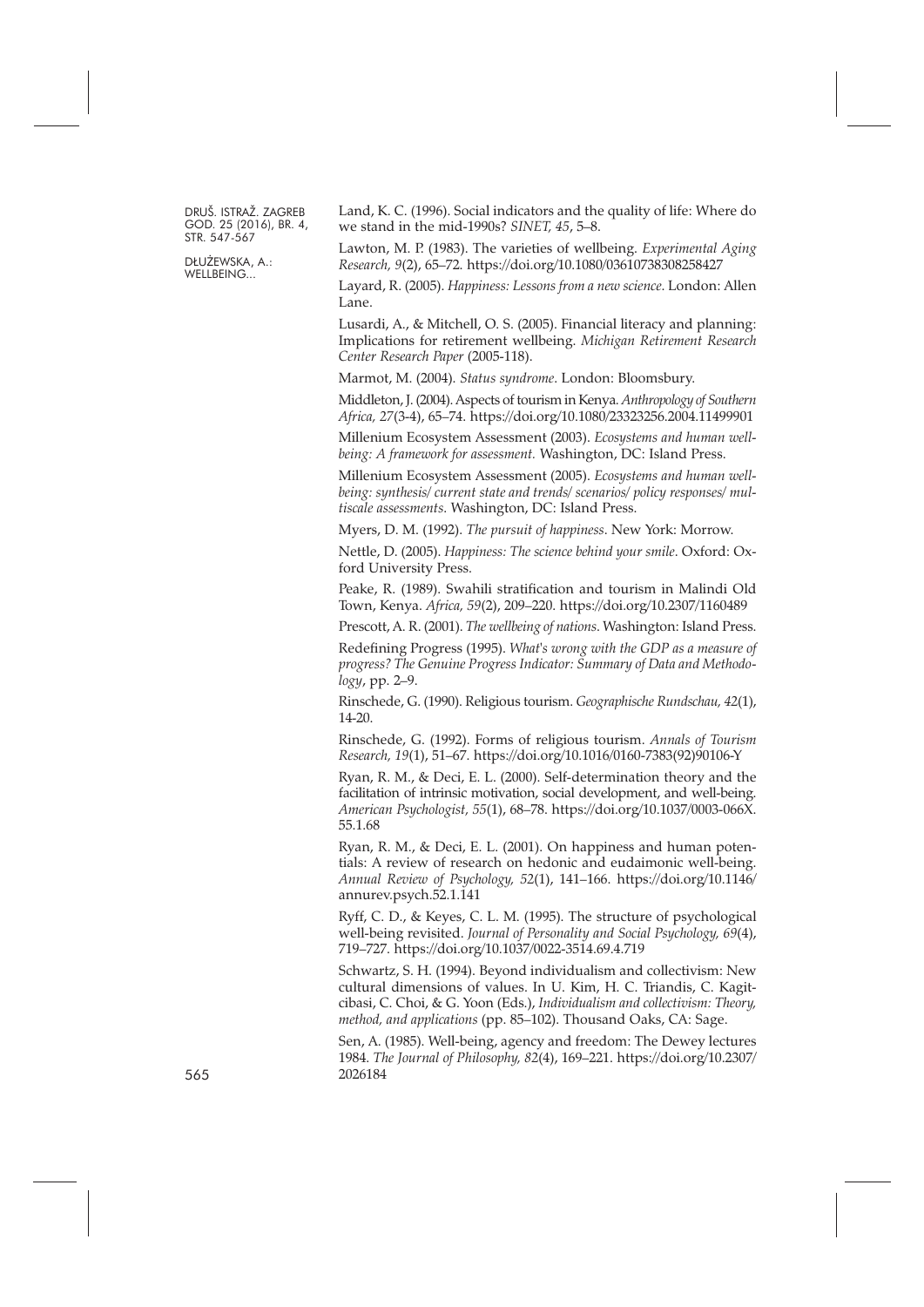DŁUŻEWSKA, A.: WELLBEING...

Shea, W. R. (1976). Introduction: The quest for a high quality of life. In W. R. Shea, & J. King-Farlow (Eds.), *Values and the quality of life* (pp. 1–5). New York: Science History Publications. [https://doi.org/10.1080/](https://doi.org/10.1080/00139157.1976.9929672) [00139157.1976.9929672](https://doi.org/10.1080/00139157.1976.9929672)

Steptoe, A. S., & Butler, N. (1996). Sports participation and emotional wellbeing in adolescents. *The Lancet, 347*(9018), 1789–1792. [https://doi.](https://doi.org/10.1016/S0140-6736(96)91616-5) [org/10.1016/S0140-6736\(96\)91616-5](https://doi.org/10.1016/S0140-6736(96)91616-5)

Taylor, S. E., & Brown, J. D. (1988). Illusion and well-being: A social psychological perspective on mental health. *Psychological Bulletin, 103*(2), 193–210. <https://doi.org/10.1037/0033-2909.103.2.193>

Teesson, M., Hall, W., Lynskey, M., & Degenhardt, L. (2000). Alcoholand drug-use disorders in Australia: Implications of the National Survey of Mental Health and Wellbeing. *Australian and New Zealand Journal of Psychiatry, 34*(2), 206–213. [https://doi.org/10.1080/j.1440-1614.](https://doi.org/10.1080/j.1440-1614.2000.00715.x) [2000.00715.x](https://doi.org/10.1080/j.1440-1614.2000.00715.x)

Thoits, P. A., & Hewitt, L. N. (2001). Volunteer work and well-being. *Journal of Health and Social Behavior, 42*(2), 115–131. [https://doi.org/](https://doi.org/10.2307/3090173) [10.2307/3090173](https://doi.org/10.2307/3090173)

Tosun, C. (2001a). Challenges of sustainable tourism development process in the developing world: The case of Turkey. *Tourism Management, 22*(3), 285–299. [https://doi.org/10.1016/S0261-5177\(00\)00060-1](https://doi.org/10.1016/S0261-5177(00)00060-1)

Tosun, C. (2001b). Host perception of impact: A comparative tourism study. *Annals of Tourism Research, 29*(1), 231–253. [https://doi.org/10.](https://doi.org/10.1016/S0160-7383(01)00039-1) [1016/S0160-7383\(01\)00039-1](https://doi.org/10.1016/S0160-7383(01)00039-1)

Tuula, H., & Tuuli, H. (2015). Wellbeing and sustainability: A relational approach. *Sustainable Development, 23*(3), 167–175. [https://doi.org/10.](https://doi.org/10.1002/sd.1581) [1002/sd.1581](https://doi.org/10.1002/sd.1581)

UNDP (2003). *Human development report 2003: Millennium development goals: A compact among nations to end human poverty*. New York, USA: UNDP. <https://doi.org/10.18356/453b7968-en>

UNEP, WTO (2005). *Making tourism more sustainable. A guide for policy makers*. Paris and Madrid, UNEP and WTO.

United Nations (1991). *Compendium of social statistics and indicators: 1988.* New York: United Nations Department of International Economics and Social Affairs.

United Nations (1992). *1991 Demographic Yearbook*.

United States Department of Health Education and Welfare (1969). *Toward a social report. Government Printing Office*, Washington D.C., U. S.

Vukonic, B. (1996). *Tourism and religion*. New York: Pergamon.

Waterman, A. S. (1993). Two conceptions of happiness: Contrasts of personal expressiveness (eudaimonia) and hedonic enjoyment. *Journal of Personality and Social Psychology, 64*(4), 678–691. [https://doi.org/10.](https://doi.org/10.1037/0022-3514.64.4.678) [1037/0022-3514.64.4.678](https://doi.org/10.1037/0022-3514.64.4.678)

Weinstein, N. D. (1989). Optimistic biases about personal risks. *Science, 246*(4935), 1232–1233. <https://doi.org/10.1126/science.2686031>

White, S. H. (1965). Evidence for a hierarchical arrangement of learning processes. *Advances in Child Development and Behavior, 2,* 187–220.

White, S. (2009). *Analysing wellbeing: A framework for development practice*. WeD Working Paper 09/44.